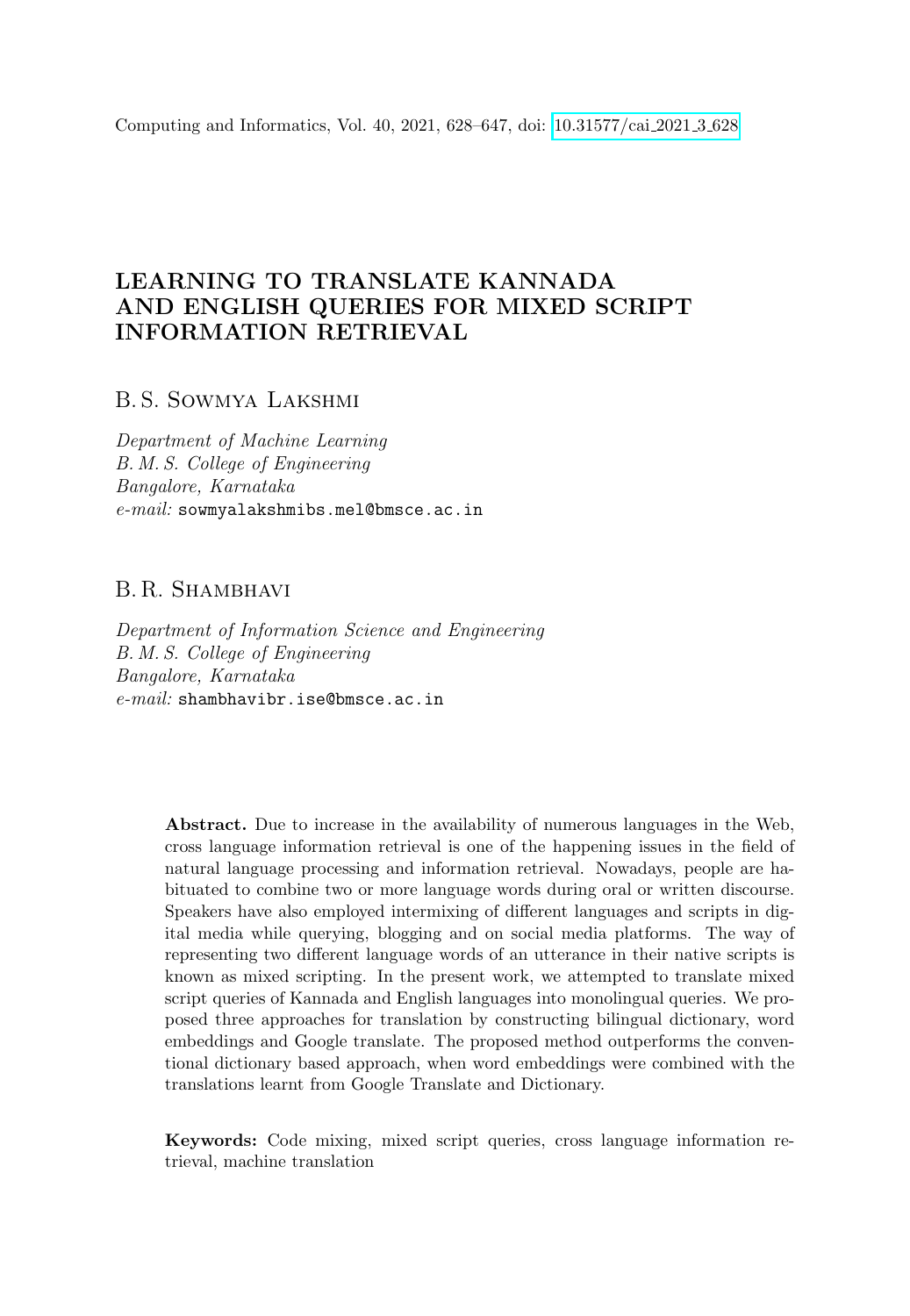# 1 INTRODUCTION

# 1.1 Information Retrieval (IR)

The term "Information Retrieval" was first devised by Calvin Mooers in 1950s. Later on many researchers focused on IR in the mid of 1990s.

According to Manning et al., "Information Retrieval" refers to the technology of "finding material (usually documents) of an unstructured nature (usually text) that satisfies information need from within large collections (usually stored on computers)". The term "material" can be understood in many folds as tweets, videos, music, books, images, documents etc. In this study, we restrict ourselves to text data. Basic terminology behind IR are:

Corpus: A large repository of documents stored on single or multiple computers.

- Information need: A topic about which user wants the information, often referred as query.
- Relevance: Few of the documents in the corpus might contain topics relevant to information need.

There exist three flavours of IR based of the degree of retrieval as follows.

- Web search: WWW is a huge repository of contents which can be searched with the aid of search engines like Google, Bing etc.
- Enterprise search: It can also be called Intranet search where search for documents is confined inside a particular organization or company.
- Personal search: This search is restricted to one's personal computer where the user search required file stored in his computer. The collection is typically a set of files on a personal computer of the user.

#### 1.2 Cross Language Information Retrieval (CLIR)

As more digital information is made available, the Web continues to be the foremost channel for communication and the largest data repository. Besides the large number of English speaking users, dominance of English on the Web is caused also by the fact that several organizations create English versions of their websites (besides those in their native languages) and of their broad business needs, probably to be widely accessible. Governments around the world also imposed English as a formal language, to some extent, in their educational and governmental spheres. As a result, English was, and still is, the most dominant language for scientific articles, lexicons, dissemination of information and different types of knowledge. However, there exist growth of non-English languages on the Web, as some governments enforce that national corporations and organizations publish some material like people's heritage, geographical data and educational technical material in native languages.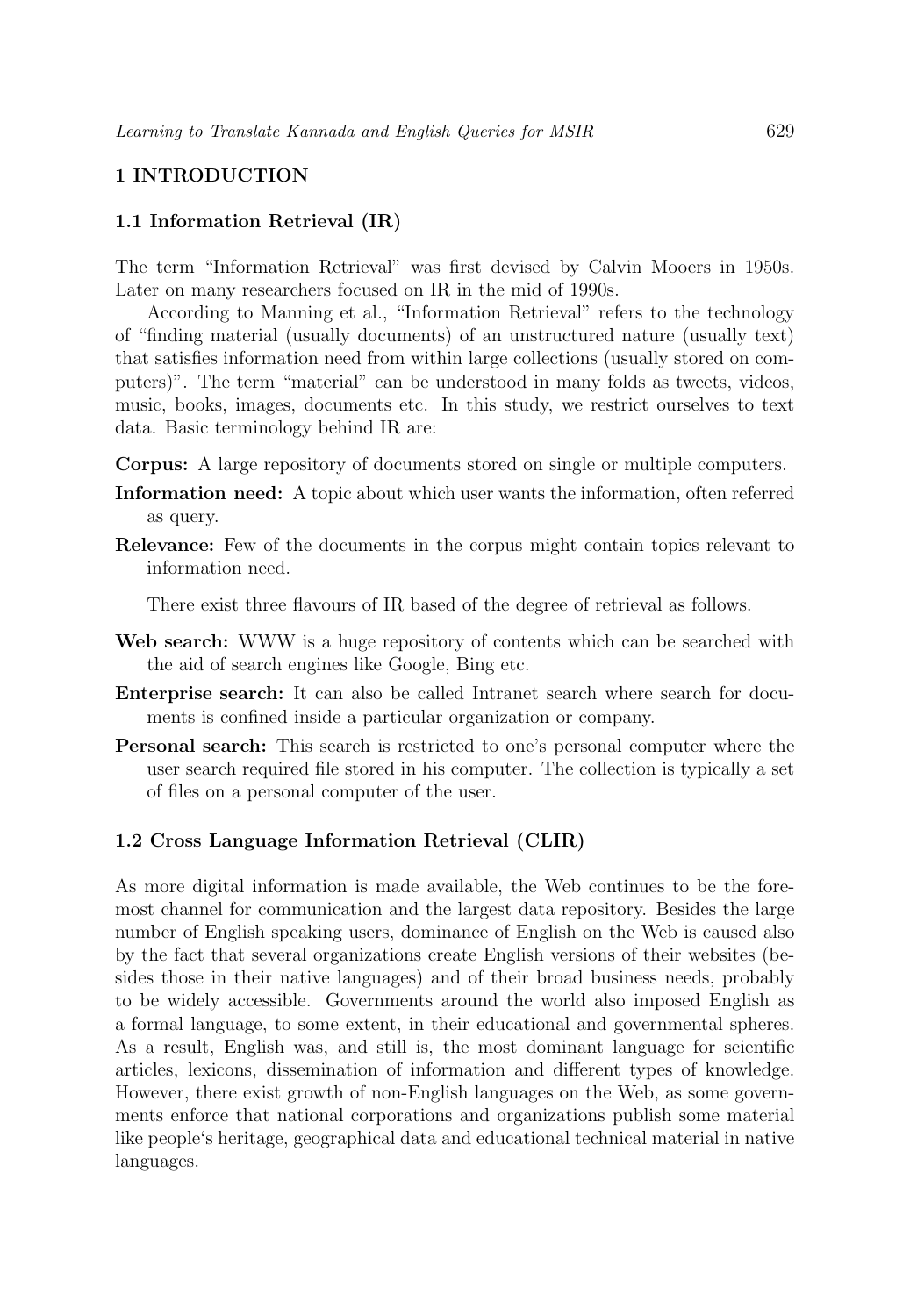Accordingly, more and more pages on the Web are written in different languages. This resulted in globalized information and a large number of resources that are very much diverse and in a multitude of languages. This feature makes the Web essentially cross-lingual and/or multilingual. But, this linguistic multiplicity and moving towards an international community should no longer be a barrier for accessing information, regardless of its language, on the Web. When users need to search in any language for a particular topic, the search results should no longer be restricted to the native languages of those users. For such users, CLIR provides a solution. In CLIR, users are able to obtain relevant information (document sets) in a language that is different from the language they used in their information need requests (queries). For example, a user may type his/her query in Kannada, a South Indian language, but relevant document sets retrieved are in English or any other language. CLIR system is more complex than traditional monolingual IR system as CLIR also includes a Translation phase.

In query translation approach, query in the source language is translated into the language in which documents are to be retrieved (target language). Machine Translation (MT) is the task of automatically converting the sentences in one natural language into another, preserving the meaning of the input text and producing fluent text in output language. The main objective is to fill up the language gap between two different languages speaking people, communities or countries. The goals of proposed MT system are as follows:

- 1. In the proposed approach, as input is a Mixed Script query adoption of POS tagging would make the translation process fruitful. Unlike, conventional MT systems, we followed word by word translations by ignoring syntax structure of the respective language. So, if POS of each word in the Mixed Script query is known then translation could be performed in accordance with the POS tags.
- 2. To develop a bilingual dictionary of Kannada and English Languages.
- 3. To develop a MT system to translate Kannada English mixed script queries into monolingual Kannada and English queries.

Handling Indian languages is a challenging task as they differ in morphology and semantic features from English. Even though, the worldwide web is a host to numerous languages, statistics shows that English holds the major share of documents and usage. Which results in creation of Mixed Script space, having documents and queries in single or multiple languages in one or more scripts. IR in Mixed Script space can be called Mixed Script IR (MSIR). MSIR is more challenging than IR as it involves understanding and matching of queries written in two or more scripts with the documents in either of the scripts.

There have been several studies on CLIR including Indian languages. In a CLIR setup, language of the query and retrieved documents are different. MSIR deals with querying in more than one language to retrieve documents in one or more languages. In either case, the documents and the query are written in their native scripts. This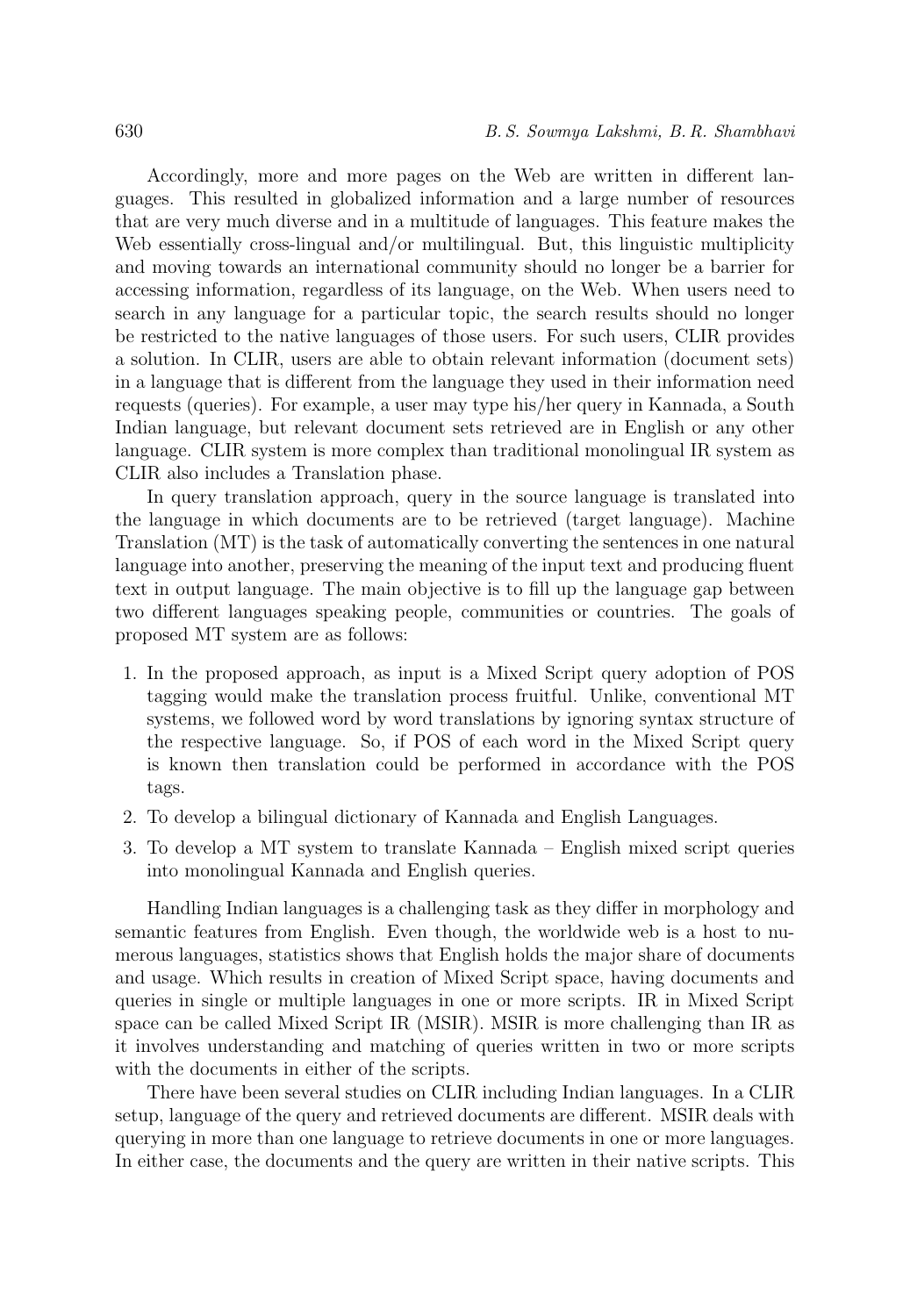article intends to familiarize the issue of MSIR for Kannada-English mixed query terms. Present state of the art systems are unable to process Mixed Script Queries due to the lack of resources such as transliterated dictionaries and MT systems. Semantic search for Mixed-Script query is still an unsolved problem and it increases in many folds when applied on web search. Adequate tools are not available to process queries having Mixed-Script terms.

The major contributions of this paper are:

- To present the concept, formal definition of MSIR from web for Indian languages, particularly Kannada-English bilingual texts.
- To create a POS tagger for Kannada words.
- To demonstrate how difficult the MSIR problem is and where existing IR techniques fail when applied on such data.

The remaining sections of this paper are arranged as follows. Section [2](#page-3-0) describes prior research in this area. Proposed method for translating Mixed Script query is described in Section [3.](#page-5-0) The results obtained are briefed in Section [4.](#page-10-0) Section [5](#page-15-0) communicates conclusion of the proposed method.

### <span id="page-3-0"></span>2 LITERATURE SURVEY

Though MSIR has achieved very modest consideration, many laterally correlated tasks like CLIR and transliteration reveals few problems of MSIR. Whereas languages like Chinese and Japanese follow more than one script [\[1\]](#page-16-0), they might not come across the actual difficulty of the MSIR as they abide by benchmark rules for script writing and spelling. However, this is not true in the case of Indian languages. For instance, in Romanization of Kannada words, there exists no such rules resulting in great number of discrepancies. Furthermore, these Romanized words are combined with English words making difficult to identify transliterated text.

In CLIR queries are translated to the language of the document set. However, out of vocabulary words like Named Entities need to be transliterated rather than translated. There exist no standard rules for mapping alphabets of Indian languages to English or vice versa. This has led to lot of discrepancies in developing a transliteration model [\[2\]](#page-16-1). Most of the researchers have highlighted the difficulties in developing transliterated language models for Indian languages in web search [\[3\]](#page-16-2). Researchers emphasize on this issue in Hindi Song Search system in Latin script [\[4,](#page-16-3) [5\]](#page-16-4). They focused handling transliterated word pairs matching while crawling song lyrics from various websites from the web. Edit-distance is one among most familiar methods for matching word pairs. Authors in [\[6\]](#page-17-0) and [\[7\]](#page-17-1) have followed this method for English-Telugu and Tamil-English language pairs, respectively. Authors in [\[8\]](#page-17-2) proposed a method to normalize transliterated text using combination-based approach in which a statistical stemmer is used to delete commonly used suffixes along with rules to map spelling variants. An equivalent system that handles both stemming and conversion of grapheme to phoneme was used in [\[9\]](#page-17-3) to build a standalone search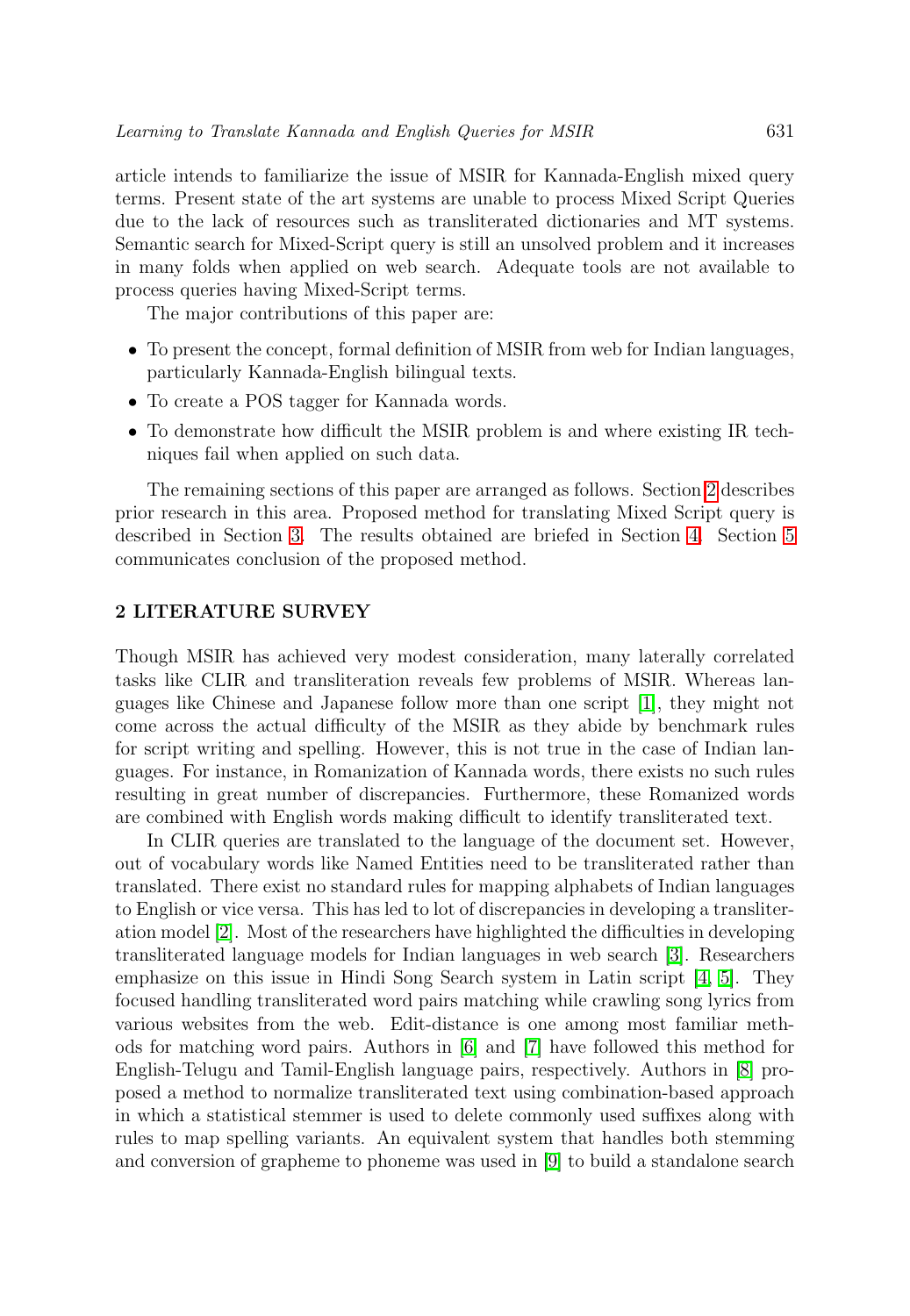engine for ten Indian languages. Even though, there are few substantial works present in the field of handling variants and normalization of transliterated text, in practice the process of MSIR is largely ignored.

Gupta et al. [\[10\]](#page-17-4), analysed query log data of most familiar Bing search engine, to evaluate the significance of their MSIR system. They projected a deep learning paradigm to match mixed- script terms and handle variations in spelling. Method significantly achieved better results when judged with Naive Bayes model by 12 % and 29 % increase in Mean Recall and Mean average precision value.

Pathak et al. [\[11\]](#page-17-5) attempted to create Automatic Parallel Corpus Creation for Hindi English News Translation Task. Authors developed parallel corpus from comparable corpus crawled from the web from various sources. Quality of the parallel corpus created was analysed by Gestalt Pattern Matching, Hamming Distance and Levenshtein Distance algorithm to calculate sentence matching between Hindi – English sentences. Li et al. [\[12\]](#page-17-6) developed a Neural Machine Translation (NMT) system, which learns a general network as usual, and then fine-tunes the network for each test sentence. The fine-tune work was done on a small set of the bilingual training data that was obtained through similarity search according to the test sentence. Similarity among sentences were calculated using Levenshtein distance, average word embedding and hidden states of the encoder in NMT measures. Authors observed that performance of Levenshtein distance based similarity was better than other two measures.

Another well known metric used for evaluating machine translation is Evalu-ation of Translation with Explicit Ordering (METEOR) [\[13\]](#page-17-7). Dunder et al.  $[14]$ proposed a machine translation for poetry and a low resource language pair, such as Croatian-German. The authors collected data set that contained the works of a contemporary poet of the Croatian language and the translations of his poems in German. Results were evaluated through BLEU, METEOR, RIBES and Character metrics. An English to Urdu and Hindi translation system was developed using Neural network and translation rules by Khan and Usman [\[15\]](#page-17-9). System was evaluated using n-gram, BLEU, METEOR, presion and F-measure scores. METEOR score achieved was 0.7956 for Urdu and 0.8083 for Hindi.

The necessity to recognize and process Indian language scripts is in demand as nearly 50 % of the Indian population use internet daily (according to statistics). Indian Language Technology Proliferation and Deployment Centre (TDIL-DC) has provided phonetic keyboard input is support for all Indian languages. However, POS tagging on Indian languages and especially on Dravidian Languages is quite a difficult task due to the unavailability of annotated data for these languages. Various techniques have been applied for POS tagging in Indian languages. Gadde and Yeleti [\[16\]](#page-17-10) used morphological features with Hidden Markov Model (HMM) tagger and obtained 92.36 % for Hindi and 91.23 % for Telugu. The Hindi POS tagger used Hindi Treebank 3 of size 450 K. Ekbal and Bandyopadhyay [\[17\]](#page-18-0) used Support Vector Machine (SVM) for POS tagging in Bengali obtaining 86 % accuracy. The POS tagging in morphologically richer Dravidian Indian languages has always posed a great challenge for researchers. Malayalam is a highly agglutinative language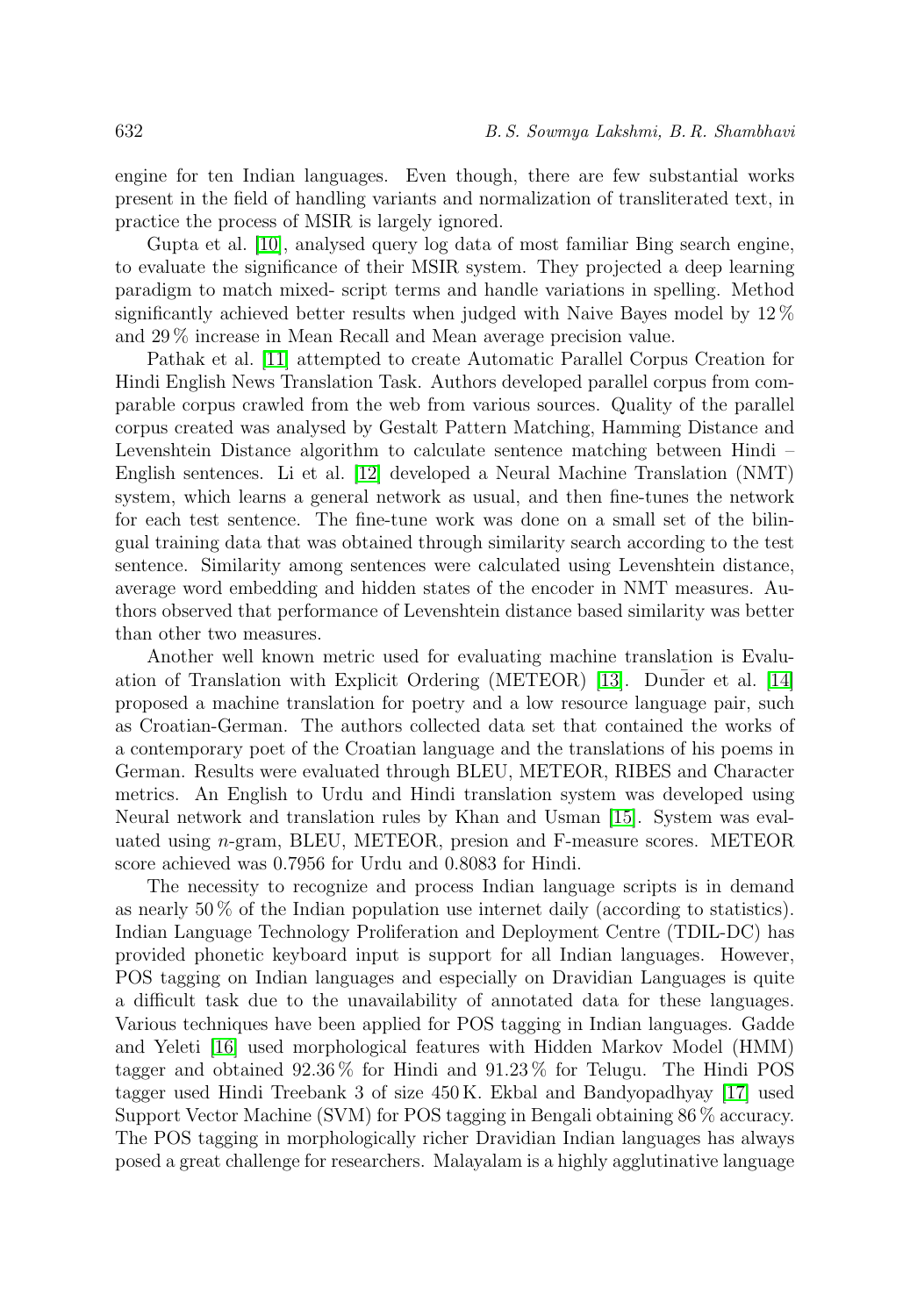in the Dravidian family. Sandhi splitting or word segmentation between conjoined words should precede the POS tagging to find word boundaries.

Devadath and Sharma [\[18\]](#page-18-1) explored the significance of Sandhi splitting on shallow parser and built a POS tagger using Conditional Random Field (CRF). Their POS tagger performed well with 90.45 % accuracy. Antony et al. [\[19\]](#page-18-2) used SVM with lexicon to obtain  $94\%$  accuracy. A semi-supervised pattern-based bootstrapping technique was implemented by Ganesh et al. [\[20\]](#page-18-3) to build a Tamil POS Tagger. Their system scored 87.74 % accuracy on 20 000 documents containing 271 K unique words.

Due to the scarcity of quality annotated data very little work has been done on Kannada language. Kannada language has a free form of word arrangement in a sentence which makes POS tagging task for Kannada rigid. Most of the recent works in POS tagging on Kannada have been experimented only with traditional ML techniques like HMM, CRF or SVM. One of such noticeable works was proposed by Shambhavi and Kumar [\[21\]](#page-18-4). Authors focused on assignment of POS tags for every word belonging to input Kannada language sentences using machine learning algorithms like second-order HMM and CRF. They have used EMILLE corpus which has 51 269 words as train data, and 2 932 words as test data. Authors were able to achieve accuracies of 79.9 % and 84.58 % for HMM and CRF methods, respectively.

Graves and Schmidhuber [\[22\]](#page-18-5) proposed a POS tagger for Kannada language by applying CRF with corpus consisting 80 000 words. They followed TDIL tags for training and testing the system. They obtained an accuracy of 92.4 % for POS tagging.

# <span id="page-5-0"></span>3 CONTRIBUTION

#### 3.1 Corpora Extraction

MT is one of the well known NLP applications. In the recent years, MT systems are built based on Neural network approach [\[23\]](#page-18-6), parallel data or with the aid of bilingual dictionaries. It is hard to find a machine readable dictionary for resource scarce language like Kannada. Bilingual dictionaries are usually built using sentence aligned parallel text corpus. But, latest advances in developing a bilingual dictionary is using comparable corpora [\[24\]](#page-18-7). Wikipedia is a well- known comparable corpora, we used Wikipedia for the construction of bilingual dictionary of Kannada and English language pair.

Wikipedia contains wide range of articles in different languages and several link statistics amongst articles. It is being utilized as corpora in various NLP tasks fruitfully. Pages on Wikipedia connect to equivalent pages in other languages on similar topic via interlanguage links. For instance, there exist an interlanguage link between English article "Telephone" to the corresponding Kannada article, as depicted in Figure [1.](#page-6-0)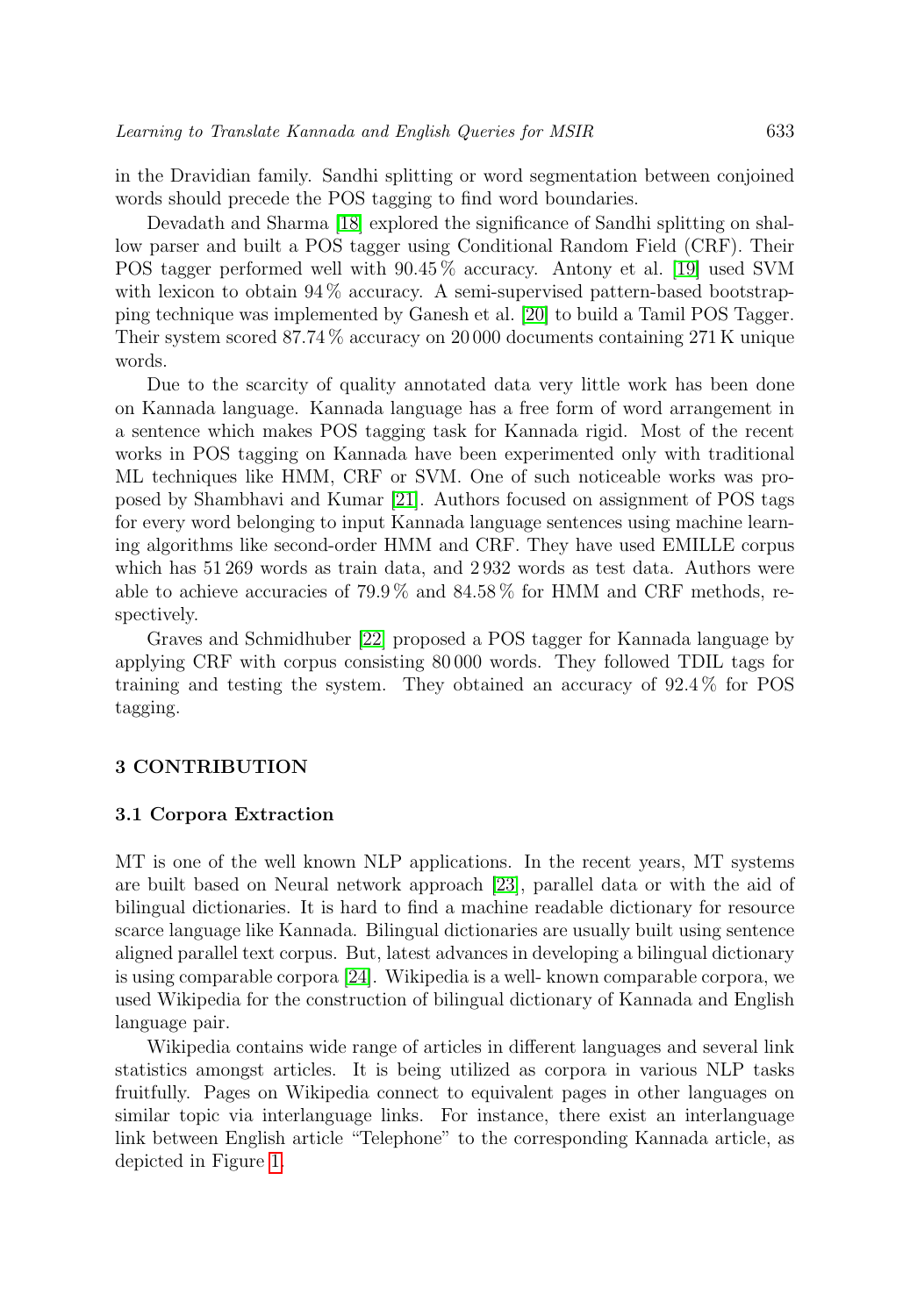

<span id="page-6-0"></span>Figure 1. Interlanguage link example

Titles of the majority of the articles which are associated by an interlanguage links are translations of each other. Even though interlanguage links are accurate, there exists some extent of discrepancies as links are generally created manually. It is observed that, in addition to article titles, text inside the articles also share parallel contents to the great extent. Grounded on the above observation, we used interlanguage link to collect Kannada-English comparable corpus from Wikipedia. Steps adapted to develop comparable corpora of 19 263 articles of English and Kannada from Wikipedia are as follows:

- Step 1: Kannada and English latest Wikipedia database dump was downloaded from <http://download.wikimedia.org> using a python script.
- Step 2: Articles in English which have Kannada interlanguage link were downloaded, followed by the extraction of linked Kannada articles.
- Step 3: Paragraphs under each heading are assumed to be related and those which contained general information are retained to ensure comparability.
- Step 4: Extracted articles are cleaned by removing unrelated words and superlinks.

# 3.2 Bilingual Dictionary Creation

Proposed method to create bilingual dictionary, assumes that there exists a correlation amongst the patterns of word-co-occurrence across languages. However, it only requires a medium set of comparable documents which are pre-aligned documents with similar topics.

1. Generating Named Entity Dictionary

Named Entities (NEs) are the names of persons, organizations, companies etc., i.e., during translation NEs should be transliterated rather than translation. Most of the conventional dictionaries do not have NEs. We took advantage of these NEs to locate comparable sentences in both Kannada and English documents. Also, these NE mapping helped us to find similar sentences across sections. So, to begin with, we tried to map NE in similar articles of both languages. A list of every NE in each English article in the downloaded corpus was created. NE recognition of English words was performed using built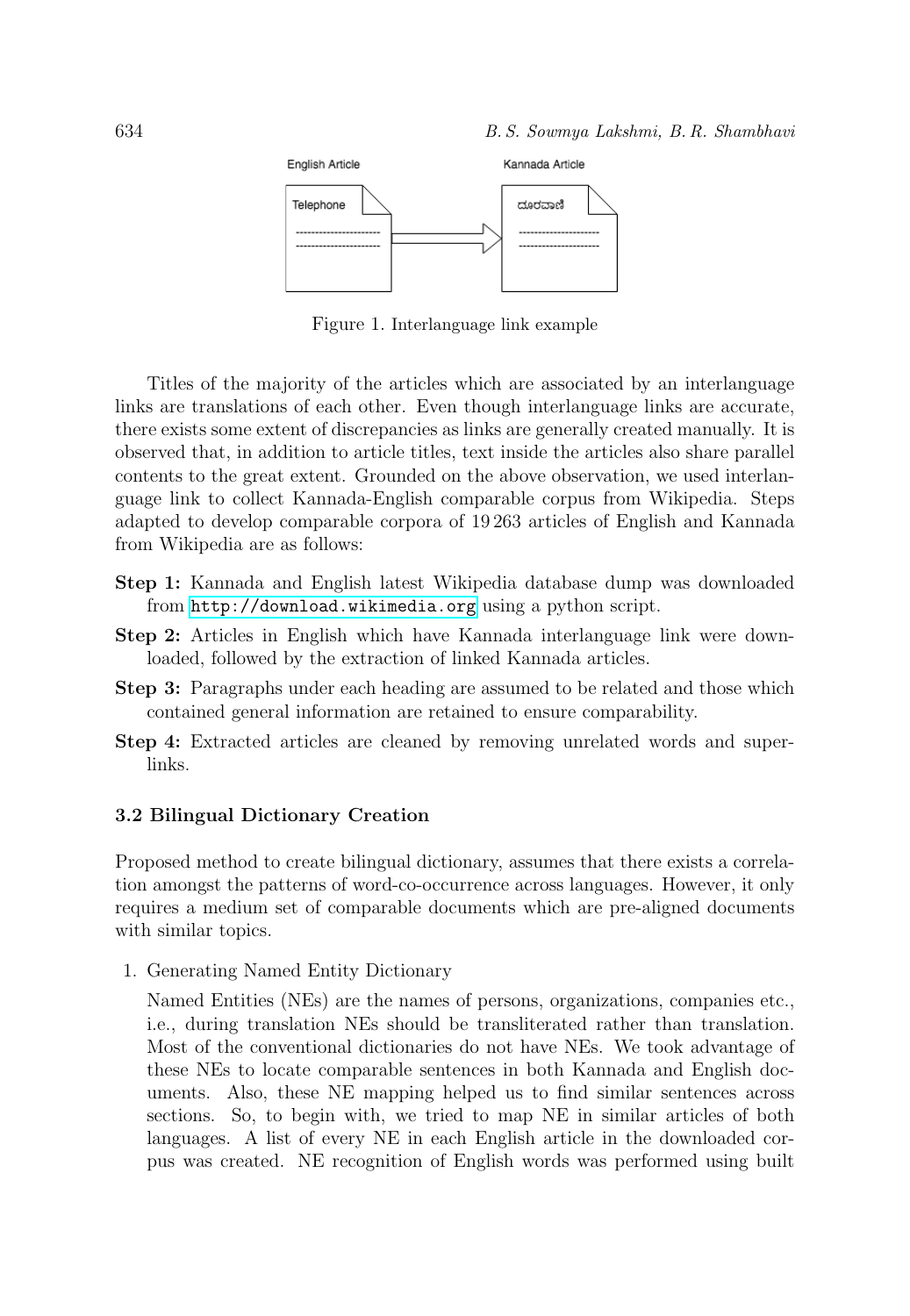in Stanford NE tagger in Python. Using the combination based transliteration algorithm [\[25\]](#page-18-8) identified NEs were transliterated to Kannada script. The resulted transliterated NEs in Kannada script were searched and extracted in corresponding Kannada article to match similar sentences. Levenshtein distance algorithm was implemented to perform string matching of transliterated NE and the corresponding NE in Kannada article. Thus, a list of NEs in English articles and its corresponding mapping in Kannada articles was built and appended to our bilingual dictionary. The sentences which contained NE in English and its corresponding Kannada article were short-listed to find to obtain word level association (mappings).

2. Generate Title Dictionary

Comparable corpus consisted of text related to similar topics but in distinct languages and authored by different authors. Therefore, the article contents may not be precise translations, but they convey information on similar topics. However, titles of such documents are perfect candidates of dictionary entries. To begin with, document title pairs of source and target languages were aligned and preprocessed to remove special characters and numerals. Title pairs were appended to the dictionary, forming a seed dictionary of title pairs. As observed, sub headings of source and target documents may not be same as they are written by different authors. Based on the initial dictionary constructed, related sections of articles in both English and Kannada were found. Sentences which were parallel to some extent are mined from these related sections. Most frequent words in these sentences were appended to the existing dictionary list by calculating word level similarity. Word level similarity was calculated using Pearson correlation coefficient which provided score, where every word in Kannada language gets a score for words in English language. These words were sorted based on their scores to get the best related words in Kannada language for each English word. Algorithm 1 describes generation of title mappings, sub heading mappings and word pair mappings.

Finally, NE dictionary, title mappings, sub heading mappings and word pair mappings are combined to form a bilingual English–Kannada dictionary.

3. Results

Dictionary created by proposed method has been evaluated using precision metrics. Precision (P) is the fraction of sum of appropriately (N) translated word pairs to total (T) number of translations in the dictionary which is used to moderate accuracy.

Bilingual dictionary generated was evaluated manually and their respective precision scores are shown in Table [1.](#page-8-0)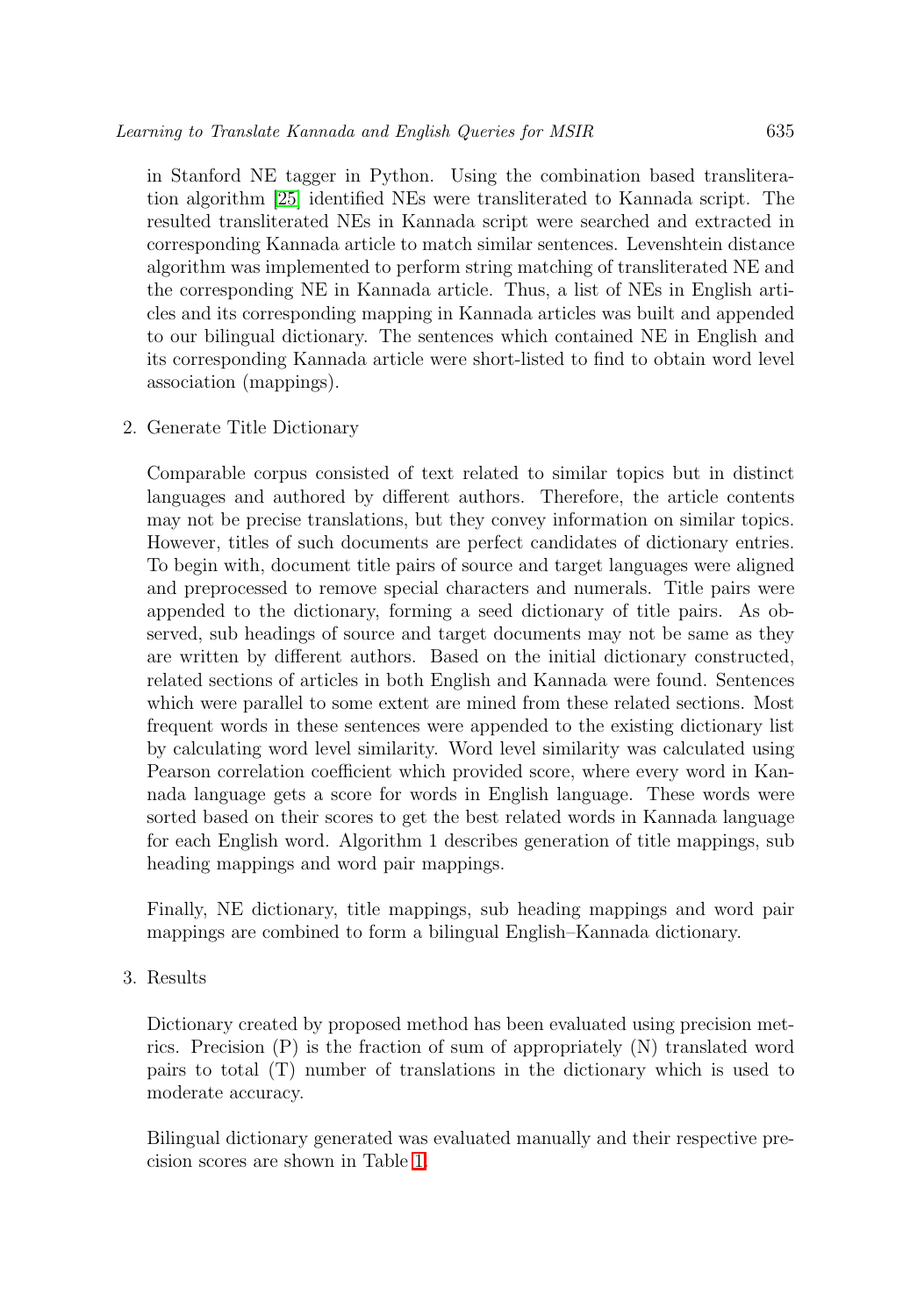Algorithm 1 Generate title mappings, sub heading mappings and word pair mappings

| for all En-document in English-corpus do                                         |
|----------------------------------------------------------------------------------|
| $En$ -title $\leftarrow$ Title of En-document                                    |
| $Ka\text{-}document \leftarrow corresponding$ Kannada document in Kannada-corpus |
| $Ka\text{-title} \leftarrow$ Title of Ka_document                                |
| <b>if</b> (En-title, Ka-title) not present in Dict then                          |
| $Dict \leftarrow Dict$ U (En-title, Ka-title)                                    |
| end if                                                                           |
| for all (En-subheading, Ka-subheading) do                                        |
| score-map $\leftarrow$ Pearson correlation coefficient (En-subheading,           |
| Ka-subheading)                                                                   |
| while score-map is not empty do                                                  |
| $(En-subheading, Ka-subheading) \leftarrow max-ScoreEntry(score-map)$            |
| <b>if</b> (En-subheading, Ka-subheading) not present in dictionary then          |
| $Dict \leftarrow Dict \cup (En\_subheading, Ka\_subheading)$                     |
| remove all other entries from score-map                                          |
| end if                                                                           |
| end while                                                                        |
| end for                                                                          |
| for all partial parallel sentences do                                            |
| remove stop words                                                                |
| Add co-occuring word pairs to score map                                          |
| while score-map is not empty do                                                  |
| $(En-word, Ka-word) \leftarrow max-ScoreEntry(score-map)$                        |
| <b>if</b> (En-word, Ka-word) not present in dictionary then                      |
| $Dict \leftarrow Dict$ U (En_word, Ka_word)                                      |
| remove all other entries from score_map                                          |
| end if                                                                           |
| end while                                                                        |
| end for                                                                          |
| end for                                                                          |

| Phase                        | <b>Tokens</b> | Precision |
|------------------------------|---------------|-----------|
| Gathering NEs                | 33000         | 0.76      |
| Gathering Title heading      | 23398         | 0.89      |
| Gathering Subheading mapping | 1362          | 0.86      |
| Co-occuring words            | 16785         | 0.65      |
| Overall                      | 77545         | 0.79      |

<span id="page-8-0"></span>Table 1. Precision scores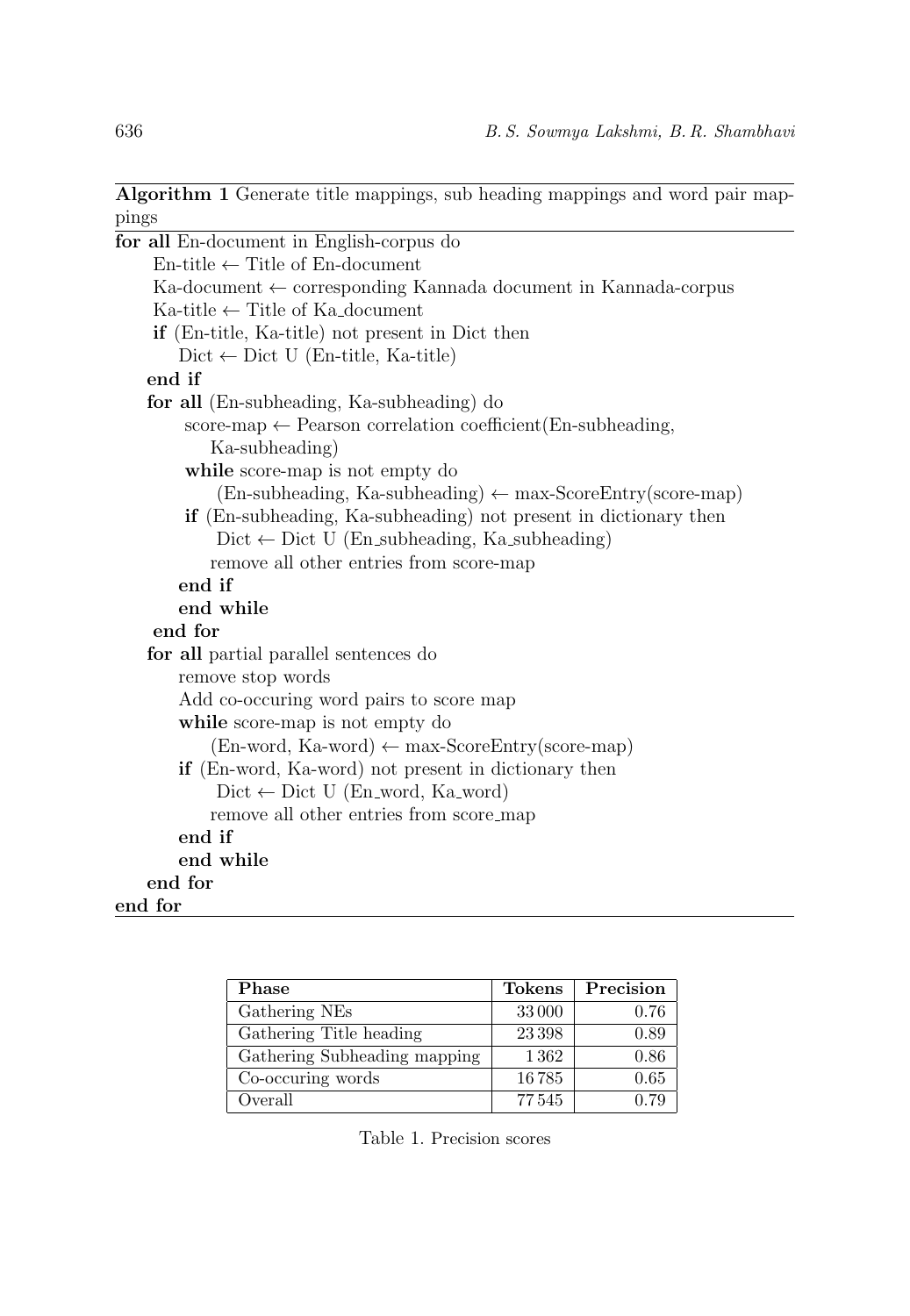# 3.3 Query Translation Process

The wholeness of an IR paradigm stays in its capability to figure out the proper meaning of the input queries before search. In contrast to regular IR, MSIR need a translation system either by human or machine. The proposed Query translation approach ensures to convert user query into document language before retrieval. The proposed approaches to translate mixed script Kannada English queries to monolingual queries are following.

- 1. Dictionary based translation with POS tagging
	- (a) POS Tagging

In the proposed approach, as input is a Mixed Script query adoption of POS tagging was identified as a fruitful step in the translation process. Unlike, conventional MT systems, we followed word by word translations by ignoring syntax structure of the respective language.

Input Mixed Script query contains both Kannada and English words in their respective scripts. POS tagging of English words was performed by in built Stanford POS tagger. Kannada words were tagged with BiLSTM-CRF neural network approach, which yielded accuracy of 92 %.

(b) Translation

Input query was translated to monolingual Kannada and English queries with the help of bilingual dictionary constructed. Each POS tagged English word in input query was translated to Kannada using dictionary and NEs were transliterated to Kannada script. Thus, forming input query in Kannada language. Query in Kannada language was translated to English using bilingual dictionary forming an English query. All translations were word to word without considering the syntactic structure of the respective languages.

2. Word Embedding  $(WE) +$  dictionary

We found that dictionary-based method fail to translate words which do not have translations. Word Embeddings were adopted to handle such query terms. We trained the word2vec package for both the Kannada and English monolingual documents of comparable corpus obtained from Wikipedia dumps. We used the Continuous Bag of Words (CBOW) model with a window size of 5 and output vector of 300 dimensions with other default parameters set.

Given an mixed script query as input, each English word in the query translations were taken from the bilingual dictionary, if a translation exists. If not, it is transformed into vector to find similar vector embeddings from corpus, and then translation of a English word of input query to Kannada is performed. Thus, input mixed script query is translated into a monolingual Kannada query. The above technique is followed to translate Kannada words in the input query to English to form monolingual English query.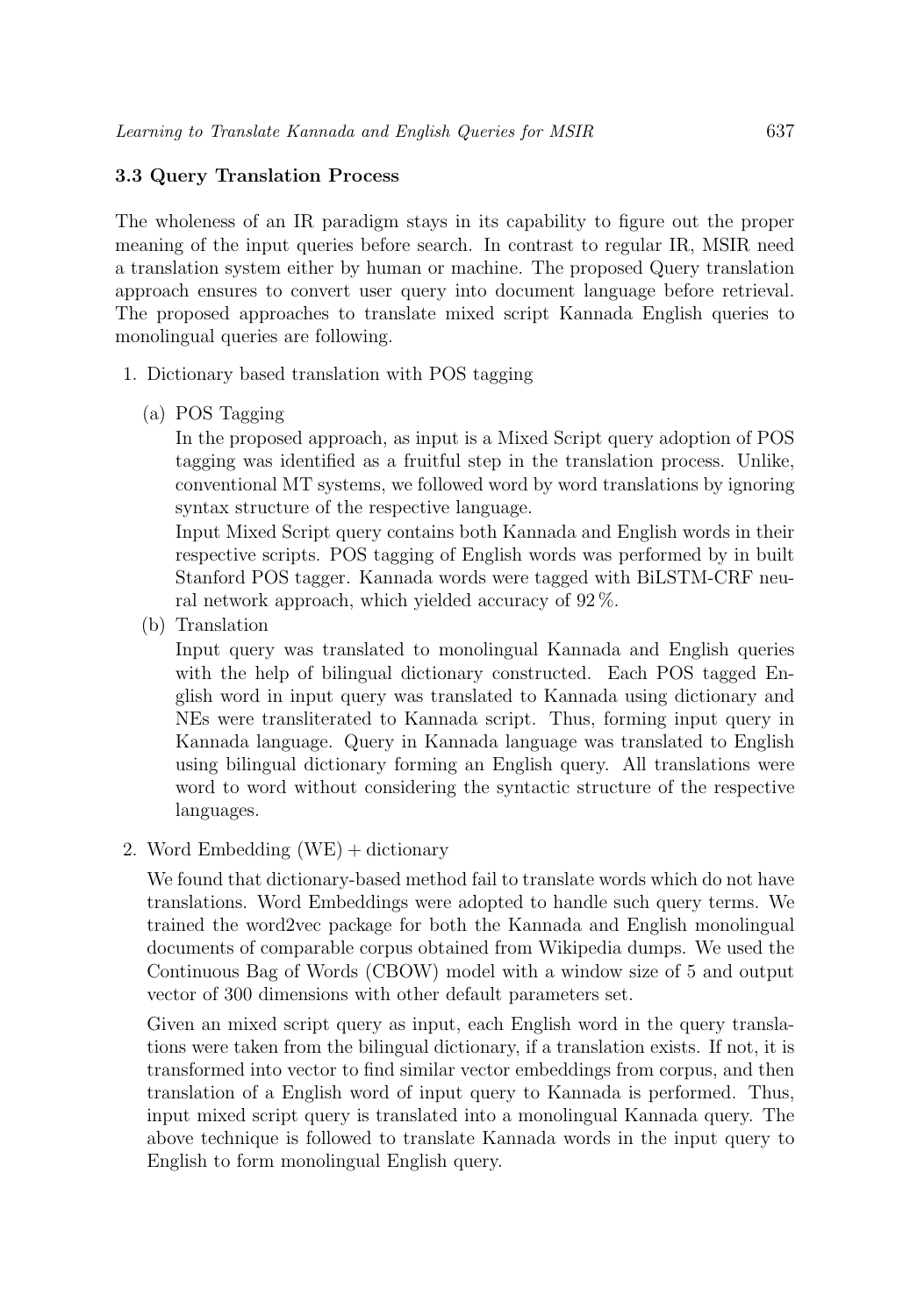3. Dictionary +WE+ Google translate

In this technique a hybrid method is followed by combining dictionary-based method, WE and Google translation. If the translations for input query word does not exist either in the dictionary or in the WEs, then the words were translated using Google translation.

# <span id="page-10-0"></span>4 RESULTS

We used Anaconda with Python 3 version to build all translation models. We used NLTKs Bilingual Evaluation Understudy (BLEU) Score and Metric for ME-TEOR to evaluate translation performance. BLEU is an algorithm for evaluating the quality of text which has been machine-translated from one natural language to another based on  $n$ -gram precision. Whereas, METEOR metric is based on the harmonic mean of unigram precision and recall, with recall weighted higher than precision. We tested translation paradigm using mixed script queries on current trending topics from Google trends, newspaper headlines and YouTube search queries.

- 1. Dictionary Based Translation
	- (a) English to Kannada translation to form monolingual Kannada Queries Table [2](#page-10-1) and Figure [2](#page-11-0) portrays sample dictionary-based English to Kannada translation and BLEU scores for sample queries, respectively.

| Kannada<br>En-                        | Translation                        | Translations                          | BLEU | <b>METEOR</b> |
|---------------------------------------|------------------------------------|---------------------------------------|------|---------------|
| glish Input Mixed                     | in Kannada                         | (dictionary)                          |      | score         |
| <b>Script Query</b>                   |                                    |                                       |      |               |
| ವಿರುಷ್ಕಾ grand recep-<br>tion         | ಅದ್ದೂರಿ<br>ವಿರುಷ್ಕಾ<br>ಆರತಕ್ಷತೆ    | ವಿರುಷ್ಕಾ grand ಆರ-<br>ತಕ್ಷತೆ          | 0.81 | 0.63          |
| where ಕಬ್ಬಿಣದ ಕಂಬ<br>located in india | ಕಬ್ಬಿಣದ ಕಂಬ ಭಾರ-<br>ತದಲ್ಲಿ ಎಲ್ಲಿದೆ | ಎಲ್ಲಿ ಕಬ್ಬಿಣದ ಕಂಬ<br>located in india | 0.45 | 0.45          |
| ರಗ್ಬಿ ವಿಶ್ವ ಕಪ್ live tele-<br>cast    | ರಗ್ಬಿ ವಿಶ್ವ ಕಪ್ ನೇರ<br>ಪ್ರಸಾರ      | ರಗ್ಬಿ ವಿಶ್ವ ಕಪ್<br>live<br>telecast   | 0.57 | 0.59          |

<span id="page-10-1"></span>Table 2. Sample dictionary-based English to Kannada translation

- (b) Kannada to English translation to form monolingual English Queries Table [3](#page-11-1) and Figure [3](#page-12-0) portrays sample dictionary-based Kannada to English translation and BLEU scores for mixed script queries, respectively.
- 2. Dictionary based  $+$  WE translation
	- (a) English to Kannada translation to form monolingual Kannada Queries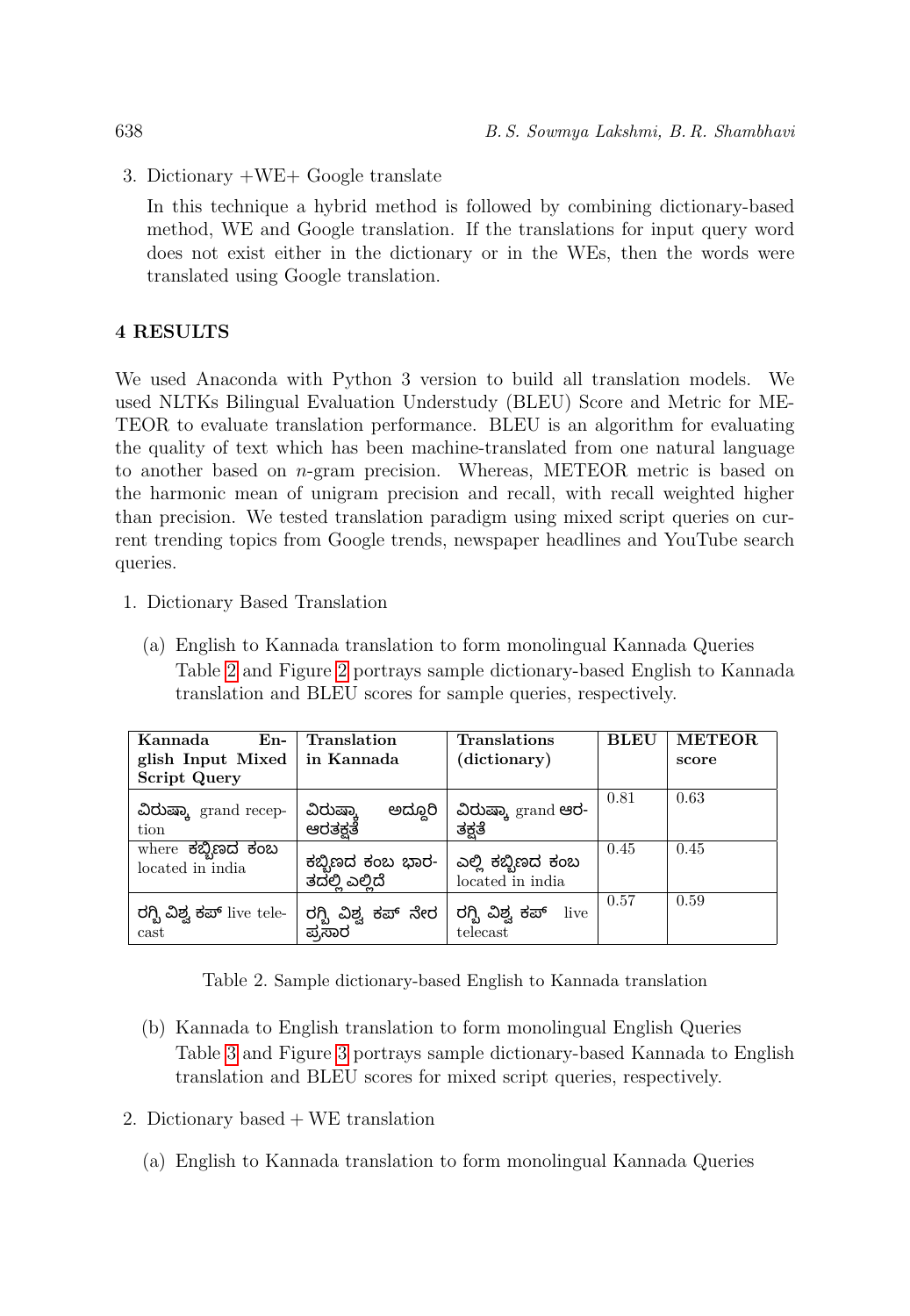

<span id="page-11-0"></span>Figure 2. BLEU scores for English to Kannada dictionary translation

| Kannada<br>En-                | Translation                   | <b>Translations</b>           | <b>BLEU</b> | <b>METEOR</b> |
|-------------------------------|-------------------------------|-------------------------------|-------------|---------------|
| glish Input Mixed             | in English                    | (dictionary)                  |             | score         |
| <b>Script Query</b>           |                               |                               |             |               |
| ವಿರುಷ್ಕಾ grand recep-<br>tion | Virushka grand re-<br>ception | ವಿರುಷ್ಕಾ grand re-<br>ception | 0.57        | 0.62          |
| where ಕಬ್ಬಿಣದ ಕಂಬ             | where is iron pillar          | iron<br>is<br>where           | 0.65        | 0.97          |
| located in india              | located in India              | plated<br>pillared            |             |               |
|                               |                               | located in India              |             |               |
| earth ಒಳ ಪದರ how              | earth inner layers            | earth ಒಳ<br>layers            | 0.63        | 0.75          |
| much                          | how much                      | how much                      |             |               |

<span id="page-11-1"></span>Table 3. Sample dictionary-based Kannada to English translation

An illustration of results obtained for dictionary-based + WE English to Kannada translation and BLEU scores for mixed script queries are shown in Table [4](#page-12-1) and Figure [4.](#page-13-0)

- (b) Kannada to English translation to form monolingual English Queries An illustration of results obtained for dictionary-based + WE English to Kannada translation and BLEU scores for mixed script queries are shown in Table [5](#page-12-2) and Figure [5.](#page-13-1)
- 3. Dictionary based  $+ WE + Google$  translate
	- (a) English to Kannada translation to form monolingual Kannada Queries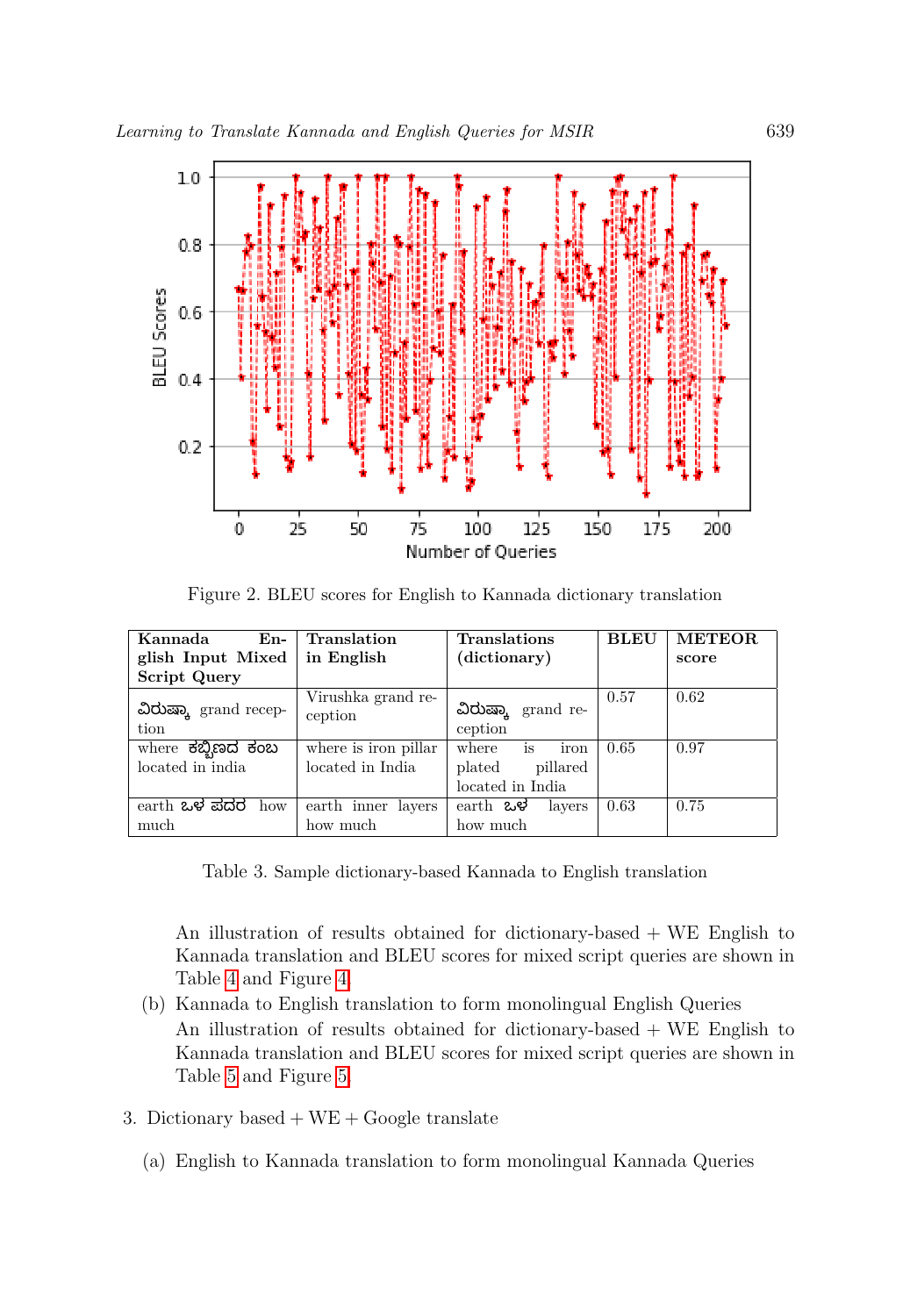

<span id="page-12-0"></span>Figure 3. BLEU scores for Kannada to English dictionary translation

| Kannada<br>En-                        | Translation<br>in                  | <b>Translations</b>                 | BLEU | <b>METEOR</b> |
|---------------------------------------|------------------------------------|-------------------------------------|------|---------------|
| glish Input Mixed                     | Kannada                            |                                     |      | score         |
| <b>Script Query</b>                   |                                    |                                     |      |               |
| ವಿರುಷ್ಕಾ grand recep-<br>tion         | ಅದ್ದೂರಿ<br>ವಿರುಷ್ಕಾ<br>ಆರತಕ್ಷತೆ    | ವಿರುಷ್ಕಾ ಮಹೋನ್ನತ<br>ಆರತಕತೆ          | 0.81 | 0.63          |
| where ಕಬ್ಬಿಣದ ಕಂಬ<br>located in india | ಕಬ್ಬಿಣದ ಕಂಬ ಭಾರ-<br>ತದಲ್ಲಿ ಎಲ್ಲಿದೆ | ಎಲ್ಲಿ ಕಬ್ಬಿಣದ ಕಂಬ<br>ಭಾರತದಲ್ಲಿದೆ    | 0.94 | 0.67          |
| ರಗ್ಬಿ ವಿಶ್ವ ಕಪ್ live tele-<br>cast    | ರಗ್ಬಿ ವಿಶ್ವ ಕಪ್ ನೇರ<br>ಪ್ರಸಾರ      | ರಗ್ಬಿ ವಿಶ್ವ ಕಪ್<br>live<br>telecast | 0.57 | 0.59          |

<span id="page-12-1"></span>Table 4. Sample Dictionary based + WE English to Kannada translation

| Kannada<br>En-                | in<br>Translation             | <b>Translations</b>           | <b>BLEU</b> | <b>METEOR</b> |
|-------------------------------|-------------------------------|-------------------------------|-------------|---------------|
| glish Input Mixed             | English                       |                               |             | score         |
| <b>Script Query</b>           |                               |                               |             |               |
| ವಿರುಷ್ಕಾ grand recep-<br>tion | Virushka grand re-<br>ception | ವಿರುಷ್ಕಾ grand re-<br>ception | 0.57        | 0.62          |
| where ಕಬ್ಬಿಣದ ಕಂಬ             | where is iron pillar          | iron<br>is<br>where           | 0.75        | 0.97          |
| located in india              | located in India              | plated<br>pillared            |             |               |
|                               |                               | located in India              |             |               |
| $\epsilon$ earth ಒಳ ಪದರ how   | earth inner<br>layers         | earth ಒಳ<br>layers            | 0.63        | 0.75          |
| much                          | how much                      | how much                      |             |               |

<span id="page-12-2"></span>Table 5. Sample Dictionary based + WE Kannada to English translation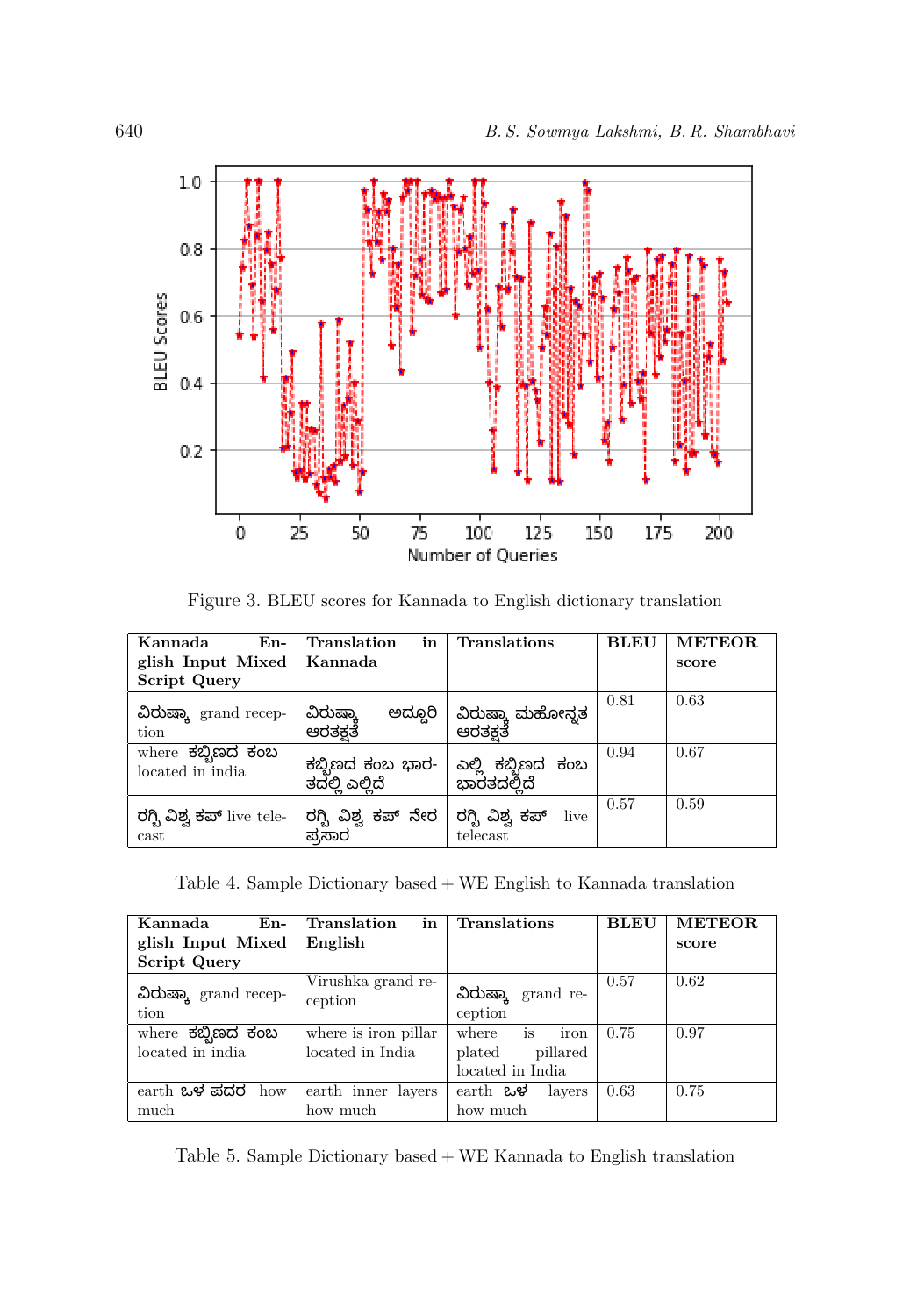

<span id="page-13-0"></span>Figure 4. BLEU scores for dictionary based + WE English to Kannada translation



<span id="page-13-1"></span>Figure 5. BLEU scores for dictionary based + WE Kannada to English translation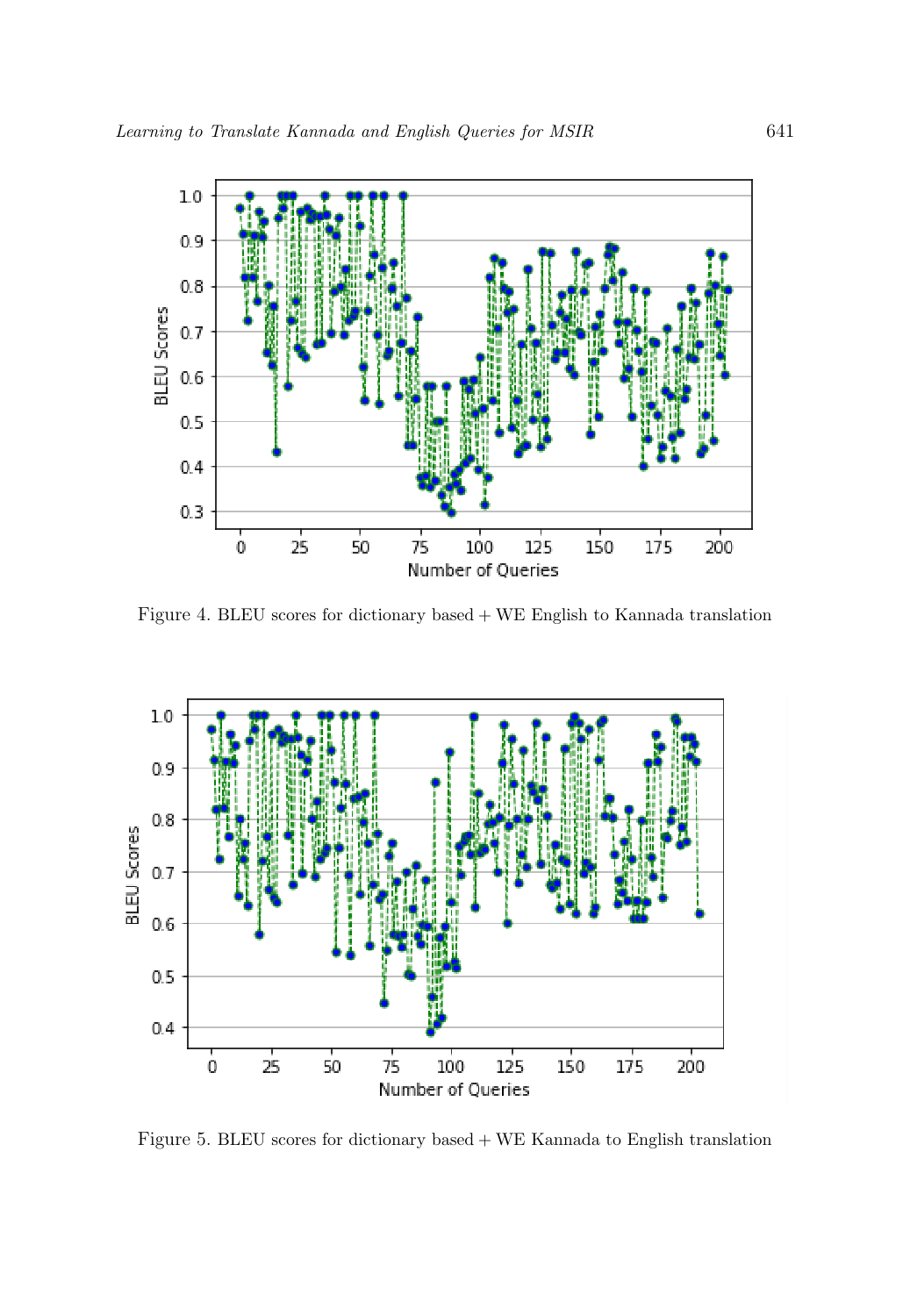It was observed that translation results were improved by appending google search along with dictionary and WE which is presented in Table [6](#page-14-0) and Figure [6.](#page-14-1)

| Kannada<br>$En-$                      | in<br>Translation                  | <b>Translations</b>              | BLEU | <b>METEOR</b> |
|---------------------------------------|------------------------------------|----------------------------------|------|---------------|
| glish Input Mixed                     | Kannada                            |                                  |      | score         |
| <b>Script Query</b>                   |                                    |                                  |      |               |
| ವಿರುಷ್ಕಾ grand recep-<br>tion         | ಅದ್ದೂರಿ<br>ವಿರುಷ್ಕಾ<br>ಆರತಕ್ಷತೆ    | ವಿರುಷ್ಕಾ ಮಹೋನ್ನತ<br>ಆರತಕ್ಷತೆ     | 0.81 | 0.63          |
| where ಕಬ್ಬಿಣದ ಕಂಬ<br>located in india | ಕಬ್ಬಿಣದ ಕಂಬ ಭಾರ-<br>ತದಲ್ಲಿ ಎಲ್ಲಿದೆ | ಎಲ್ಲಿ ಕಬ್ಬಿಣದ ಕಂಬ<br>ಭಾರತದಲ್ಲಿದೆ | 0.94 | 0.67          |
| ರಗ್ಬಿ ವಿಶ್ವ ಕಪ್ live tele-<br>cast    | ರಗ್ಬಿ ವಿಶ್ವ ಕಪ್ ನೇರ<br>ಪ್ರಸಾರ      | ರಗ್ಬಿ ವಿಶ್ವ ಕಪ್ ನೇರ<br>ಪ್ರಸಾರ    | 1.0  | 1.0           |

<span id="page-14-0"></span>Table 6. Dictionary based  $+$  WE  $+$  Google translate English to Kannada translation



Figure 6. BLEU scores for dictionary based+WE+Google translate English to Kannada translation

<span id="page-14-1"></span>(b) Kannada to English translation to form monolingual English Queries Table [7](#page-15-2) and Figure 7 portrays sample dictionary-based  $+ WE + Google$ translate English to Kannada translation and BLEU scores for mixed script queries respectively.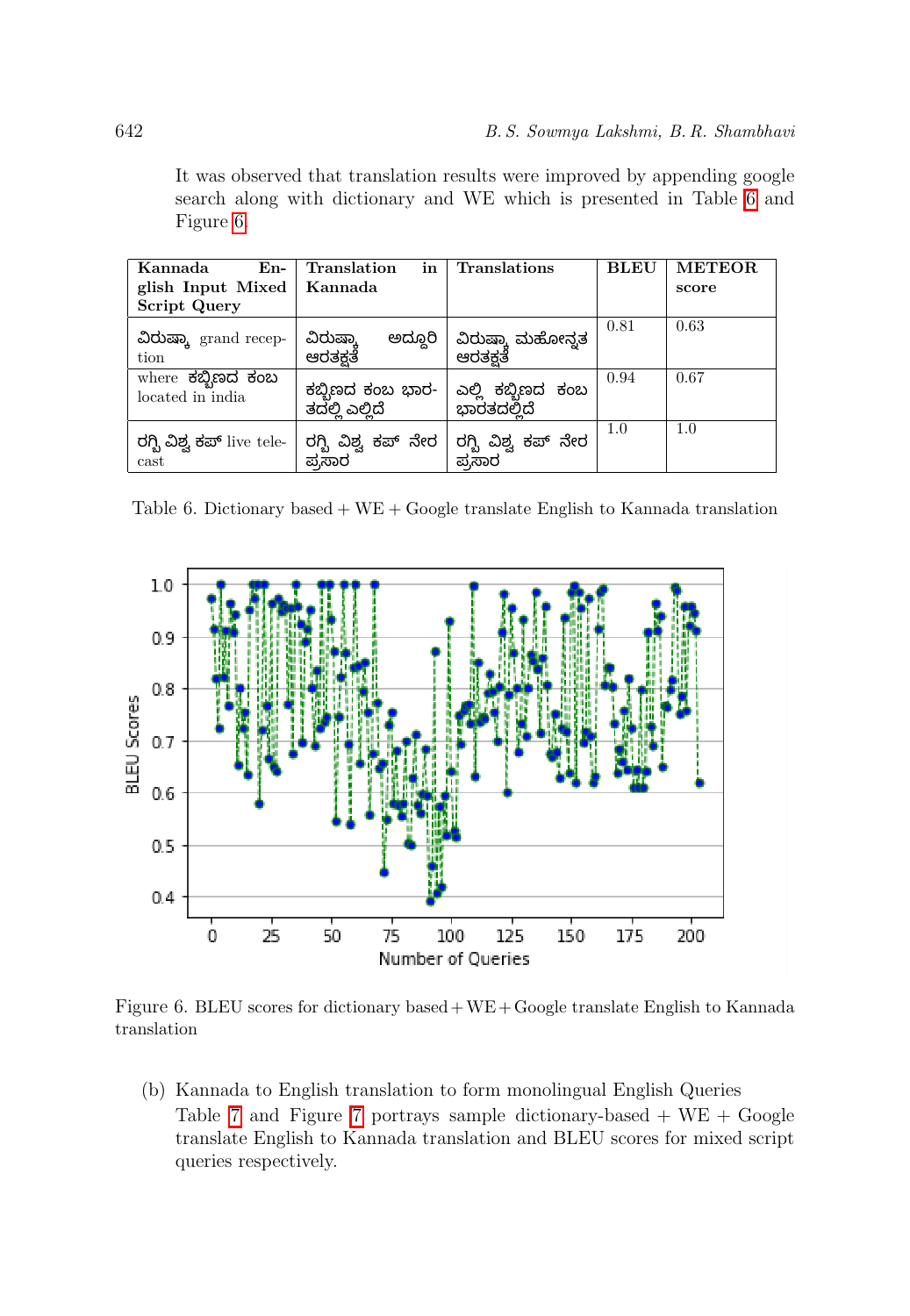| Kannada<br>$En-$                      | Translation<br>in                        | <b>Translations</b>                                           | <b>BLEU</b> | <b>METEOR</b> |
|---------------------------------------|------------------------------------------|---------------------------------------------------------------|-------------|---------------|
| glish Input Mixed                     | English                                  |                                                               |             | score         |
| <b>Script Query</b>                   |                                          |                                                               |             |               |
| ವಿರುಷ್ಕಾ grand recep-<br>tion         | Virushka grand re-<br>ception            | Virushka grand re-<br>ception                                 | 1.0         | 1.0           |
| where ಕಬ್ಬಿಣದ ಕಂಬ<br>located in india | where is iron pillar<br>located in India | iron<br>where<br>is<br>plated<br>pillared<br>located in India | 0.65        | 0.97          |
| earth ಒಳ ಪದರ how<br>much              | earth inner layers<br>how much           | earth inner layers<br>how much                                | 1.0         | 1.0           |

Table 7. Dictionary based  $+ WE + Google$  translate Kannada to English translation

<span id="page-15-1"></span>

<span id="page-15-2"></span>Figure 7. BLEU scores for dictionary based+WE+Google translate Kannada to English translation

It was observed that combination of all three methods, i.e. Dictionary based + word embedding+Google translate, yielded good performance in English to Kannada translation and vice versa. Hence, the method was followed to achieve translations. Words which were not translated by Dictionary based  $+$  word embedding  $+$  Google translate method were assumed to be NEs and they were transliterated.

### <span id="page-15-0"></span>5 CONCLUSION

Even though MSIR is a very notable and pervasive problem, it has gained very little attention. In this study, the problem of MSIR is handled for Queries of Kannada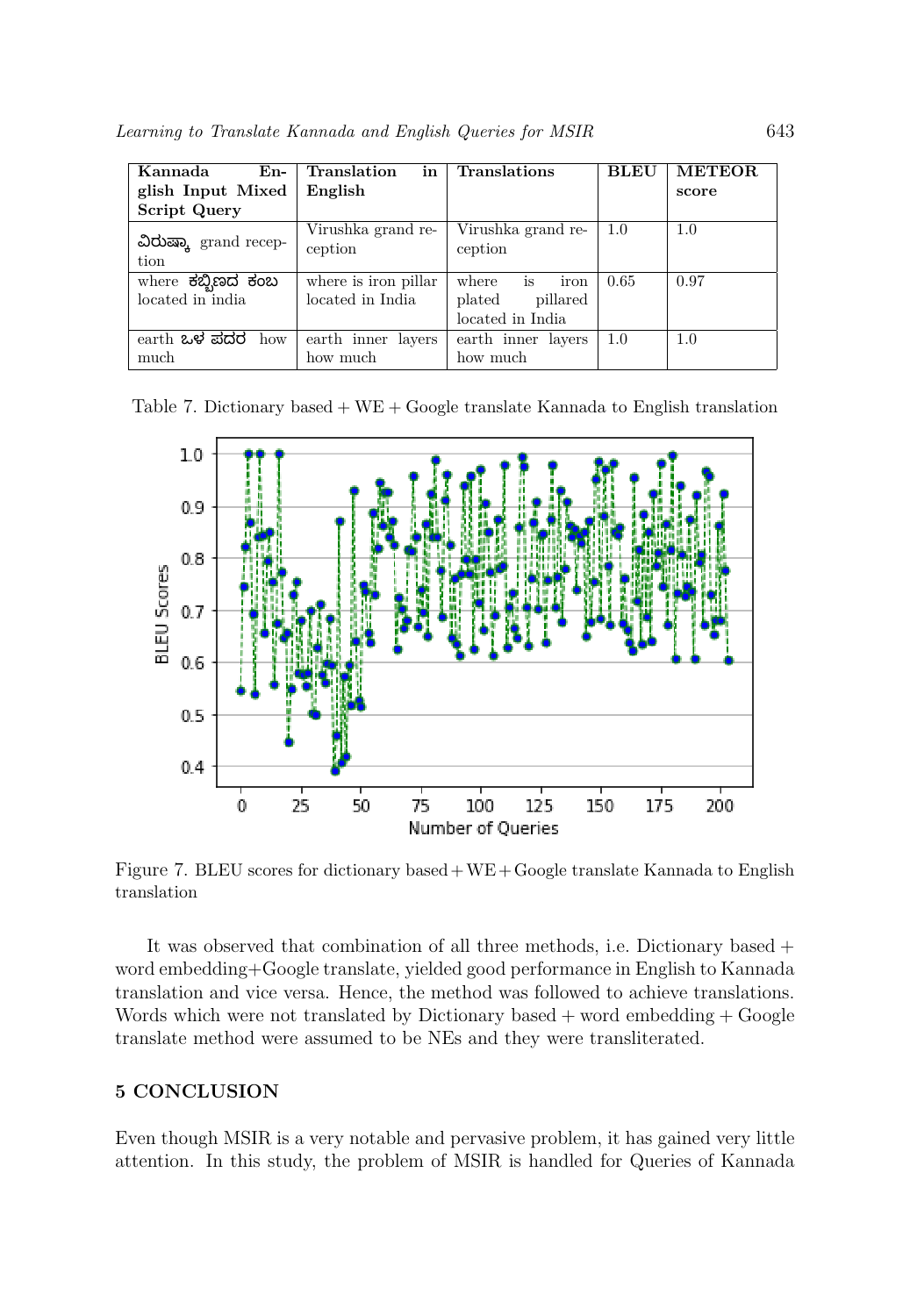English language pair. A promising solution to address the principal issue of MSIR, i.e., script variations in query was proposed. The MSIR model understands POS of the query terms using BiLSTM-CRF algorithms such that input query words were translated to other language words appropriately. Bilingual dictionary of Kannada and English language was built using Wikipedia dumps to aid translation. An attempt to translate mixed script queries of Kannada and English languages into monolingual queries was done. Three approaches for translation was proposed by constructing bilingual dictionary, word embeddings and Google translate. Proposed approaches were evaluated using BLEU and METEOR metrics. Experimental results shows that proposed Dictionary based  $+WE + Google$  translate model achieve better translations than other two models.

Future work includes refinement of the machine translation approach by exploring alternative techniques. One of the refinements could be to make the choice of NMT. As for alternative evaluation techniques, it would be interesting to experiment with other metrics like Translation Error Rate (TER), NIST. Future effort in evaluation would be directed toward character-based metrics which might show the highest correlation with human judgement.

### Acknowledgement

The authors of this article gratefully thank the Visvesvaraya Technological University, Jnana Sangama, Belagavi for financial support extended to this research work.

### REFERENCES

- <span id="page-16-0"></span>[1] Yan, Q.—Grefenstette, G.—Evans, D. A.: Automatic Transliteration for Japanese-to-English Text Retrieval. Proceedings of the  $26<sup>th</sup>$  Annual International ACM SIGIR Conference on Research and Development in Information Retrieval, 2003, pp. 353–360, doi: [10.1145/860435.860499.](https://doi.org/10.1145/860435.860499)
- <span id="page-16-1"></span>[2] Ahmed, U. Z.—Bali, K.—Choudhury, M.—Sowmya, V. B.: Challenges in Designing Input Method Editors for Indian Languages: The Role of Word-Origin and Context. Proceedings of the Workshop on Advances in Text Input Methods (WTIM 2011), Chiang Mai, Thailand, 2011, pp. 1–9.
- <span id="page-16-2"></span>[3] Pal, D.—Majumder, P.—Mitra, M.—Mitra, S.—Sen, A.: Issues in Searching for Indian Language Web Content. Proceedings of the 2nd ACM Workshop on Improving Non English Web Searching (iNEWS '08), 2008, pp. 93–96, doi: [10.1145/1460027.1460044.](https://doi.org/10.1145/1460027.1460044)
- <span id="page-16-3"></span>[4] Dua, N.—Gupta, K.—Choudhury, M.—Bali, K.: Query Completion Without Query Logs for Song Search. Proceedings of the 20th International Conference Companion on World Wide Web (WWW '11), 2011, pp. 31–32, doi: [10.1145/1963192.1963209.](https://doi.org/10.1145/1963192.1963209)
- <span id="page-16-4"></span>[5] GUPTA, K.—CHOUDHURY, M.—BALI, K.: Mining Hindi-English Transliteration Pairs from Online Hindi Lyrics. Proceedings of the Eighth International Conference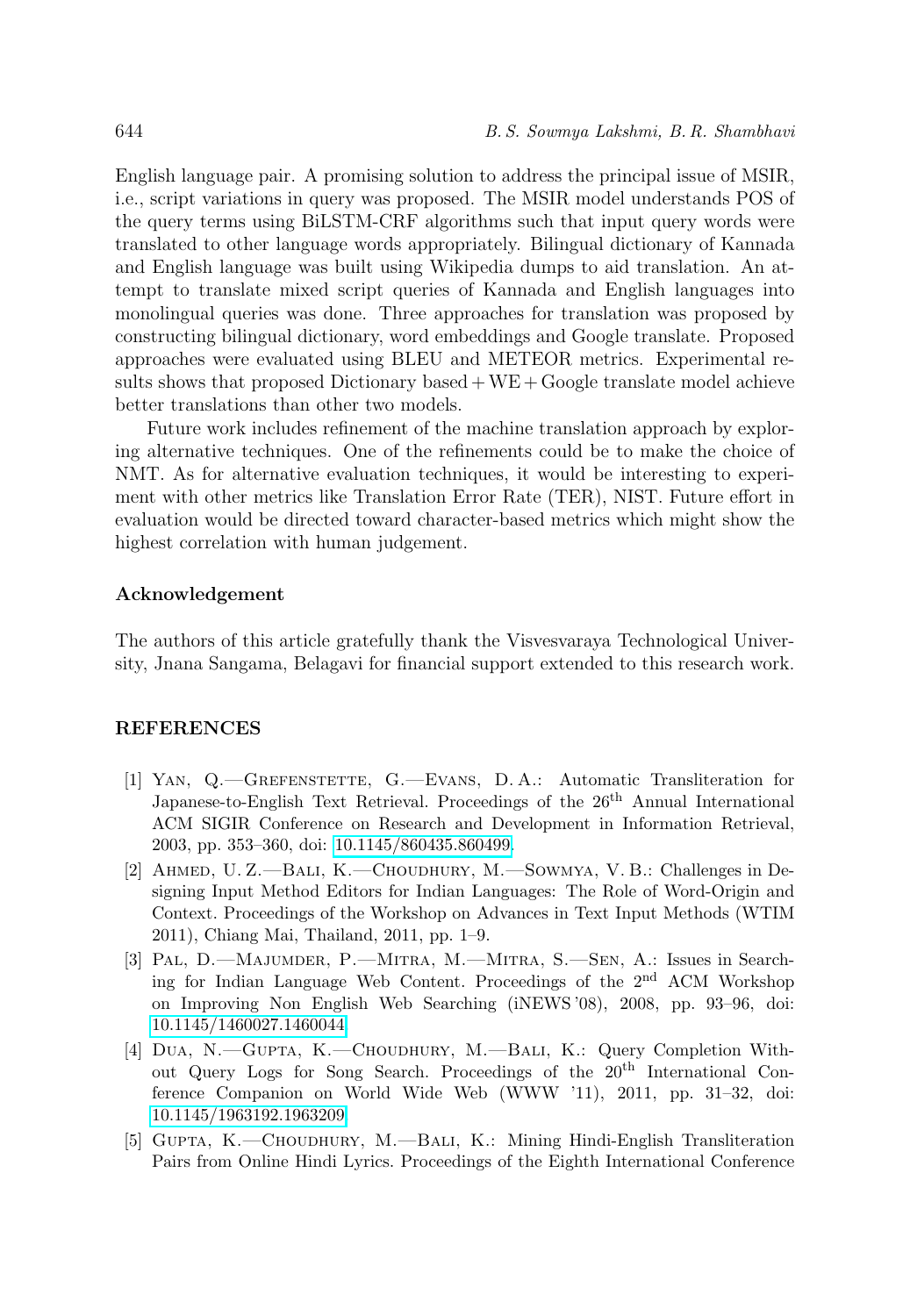on Language Resources and Evaluation (LREC '12), Istanbul, Turkey, 2012, pp. 2459– 2465.

- <span id="page-17-0"></span>[6] Sowmya, V. B.—Varma, V.: Transliteration Based Text Input Methods for Telugu. In: Li, W., Mollá-Aliod, D. (Eds.): Computer Processing of Oriental Languages. Language Technology for the Knowledge-Based Economy (ICCPOL 2009). Springer, Berlin, Heidelberg, Lecture Notes in Computer Science, Vol. 5459, 2009, pp. 122–132, doi: [10.1007/978-3-642-00831-3](https://doi.org/10.1007/978-3-642-00831-3_12) 12.
- <span id="page-17-1"></span>[7] Janarthanam, S. C.—Subramaniam, S.—Nallasamy, U.: Named Entity Transliteration for Cross-Language Information Retrieval Using Compressed Word Format Mapping Algorithm. Proceedings of the 2<sup>nd</sup> ACM Workshop on Improving Non English Web Searching (iNEWS '08), 2008, pp. 33–38, doi: [10.1145/1460027.1460033.](https://doi.org/10.1145/1460027.1460033)
- <span id="page-17-2"></span>[8] OARD, D.W.—LEVOW, G.-A.—CABEZAS, C.I.: CLEF Experiments at Maryland: Statistical Stemming and Backoff Translation. In: Peters, C. (Ed.): Cross-Language Information Retrieval and Evaluation (CLEF 2000). Springer, Berlin, Heidelberg, Lecture Notes in Computer Science, Vol. 2069, 2001, pp. 176–187, doi: [10.1007/3-](https://doi.org/10.1007/3-540-44645-1_17) [540-44645-1](https://doi.org/10.1007/3-540-44645-1_17) 17.
- <span id="page-17-3"></span>[9] Srivastava, R.—Bhat, R. A.: Transliteration Systems Across Indian Languages Using Parallel Corpora. Proceedings of the 27th Pacific Asia Conference on Language, Information, and Computation (PACLIC 27), Taipei, Taiwan, 2013, pp. 390–398.
- <span id="page-17-4"></span>[10] Gupta, P.—Bali, K.—Banchs, R. E.—Choudhury, M.—Rosso, P.: Query Expansion for Mixed-Script Information Retrieval. Proceedings of the  $37<sup>th</sup>$  International ACM SIGIR Conference on Research and Development in Information Retrieval (SIGIR '14), 2014, pp. 677–686, doi: [10.1145/2600428.2609622.](https://doi.org/10.1145/2600428.2609622)
- <span id="page-17-5"></span>[11] Pathak, A. K.—Acharya, P.—Kaur, D.—Balabantaray, R. C.: Automatic Parallel Corpus Creation for Hindi-English News Translation Task. 2018 International Conference on Advances in Computing, Communications and Informatics (ICACCI), Bangalore, India, IEEE, 2018, pp. 1069–1075, doi: [10.1109/ICACCI.2018.8554461.](https://doi.org/10.1109/ICACCI.2018.8554461)
- <span id="page-17-6"></span>[12] Li, X.—Zhang, J.—Zong, C.: One Sentence One Model for Neural Machine Translation. 2016, arXiv: [1609.06490.](http://arxiv.org/abs/1609.06490)
- <span id="page-17-7"></span>[13] SEPESY MAUCEC, M.—DONAJ, G.: Machine Translation and the Evaluation of Its Quality. In: Sadollah, A., Sinha, T. S. (Eds.): Recent Trends in Computational Intelligence. IntechOpen, 2019, doi: [10.5772/intechopen.89063.](https://doi.org/10.5772/intechopen.89063)
- <span id="page-17-8"></span>[14] Dunder, I.—Seljan, S.—Pavlovski, M.: Automatic Machine Translation of Poetry and a Low-Resource Language Pair. 2020 43rd International Convention on Information, Communication and Electronic Technology (MIPRO), Opatia, Croatia, IEEE, 2020, pp. 1034–1039, doi: [10.23919/MIPRO48935.2020.9245342.](https://doi.org/10.23919/MIPRO48935.2020.9245342)
- <span id="page-17-9"></span>[15] Khan, S.—Usman, I.: A Model for English to Urdu and Hindi Machine Translation System Using Translation Rules and Artificial Neural Network. The International Arab Journal of Information Technology, Vol. 16, 2019, No. 1, pp. 125–131.
- <span id="page-17-10"></span>[16] Gadde, P.—Yeleti, M. V.: Improving Statistical POS Tagging Using Linguistic Feature for Hindi and Telugu. International Conference on Natural Language Processing (ICON-2008), 2008.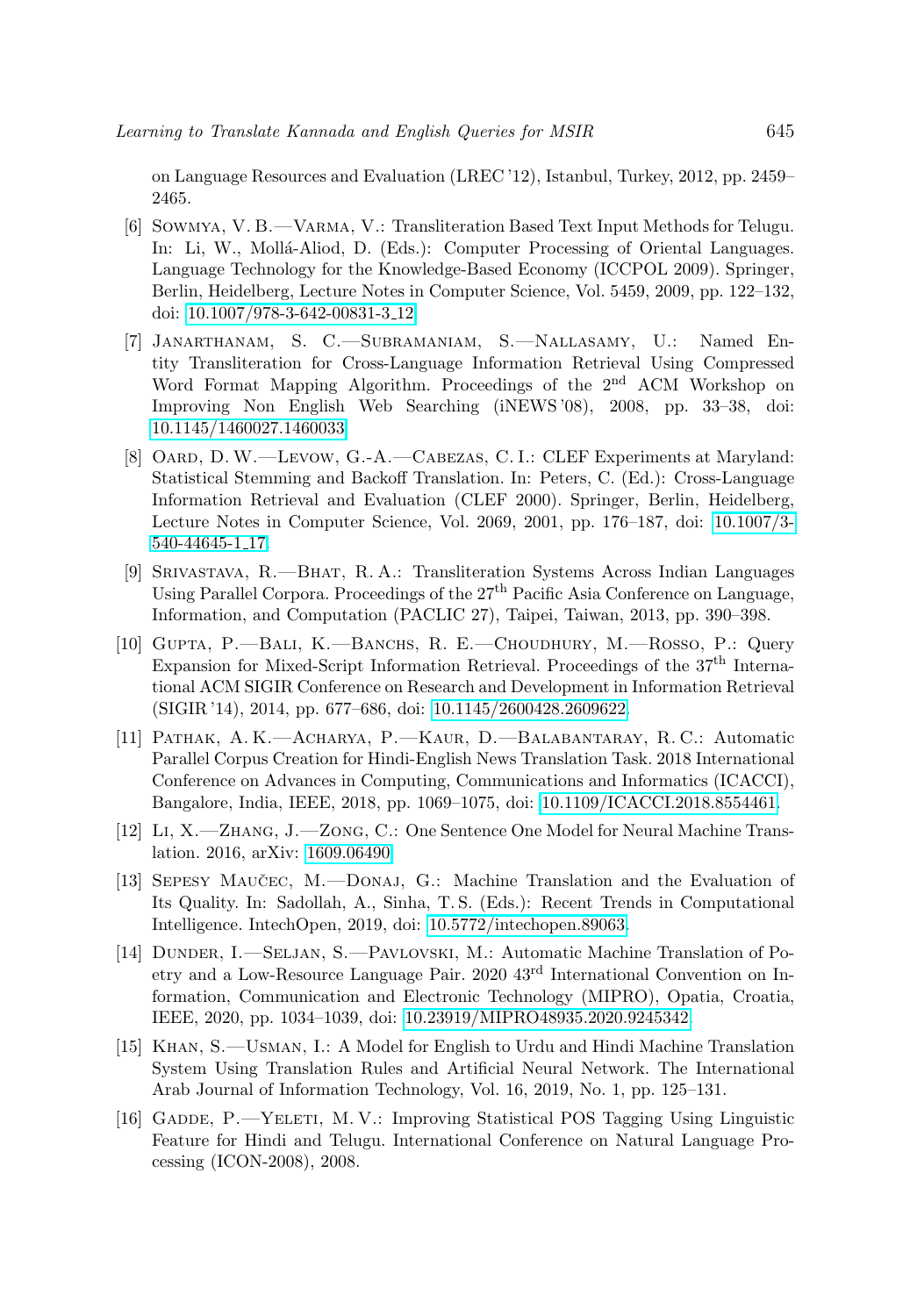- <span id="page-18-0"></span>[17] Ekbal, A.—Bandyopadhyay, S.: Part of Speech Tagging in Bengali Using Support Vector Machine. International Conference on Information Technology (ICIT '08), Bhubaneswar, India, IEEE, 2008, pp. 106–111, doi: [10.1109/ICIT.2008.12.](https://doi.org/10.1109/ICIT.2008.12)
- <span id="page-18-1"></span>[18] Devadath, V. V.—Sharma, D. M.: Significance of an Accurate Sandhi-Splitter in Shallow Parsing of Dravidian Languages. Proceedings of the ACL 2016 Student Research Workshop, Berlin, Germany, ACL, 2016, pp. 37–42, doi: [10.18653/v1/p16-](https://doi.org/10.18653/v1/p16-3006) [3006.](https://doi.org/10.18653/v1/p16-3006)
- <span id="page-18-2"></span>[19] Antony, P. J.—Mohan, S. P.—Soman, K. P.: SVM Based Part of Speech Tagger for Malayalam. 2010 International Conference on Recent Trends in Information, Telecommunication and Computing (ITC), Kerala, India, IEEE, 2010, pp. 339–341, doi: [10.1109/itc.2010.86.](https://doi.org/10.1109/itc.2010.86)
- <span id="page-18-3"></span>[20] Ganesh, J.—Parthasarathi, R.—Geetha, T. V.—Balaji, J.: Pattern Based Bootstrapping Technique for Tamil POS Tagging. In: Prasath, R., O'Reilly, P., Kathirvalavakumar, T. (Eds.): Mining Intelligence and Knowledge Exploration. Springer, Cham, Lecture Notes in Computer Science, Vol. 8891, 2014, pp. 256–267, doi: [10.1007/978-3-319-13817-6](https://doi.org/10.1007/978-3-319-13817-6_25) 25.
- <span id="page-18-4"></span>[21] SHAMBHAVI, B. R.—KUMAR, P. R.: Kannada Part-of-Speech Tagging with Probabilistic Classifiers. International Journal of Computer Applications, Vol. 48, 2012, No. 17, pp. 26–30, doi: [10.5120/7442-0452.](https://doi.org/10.5120/7442-0452)
- <span id="page-18-5"></span>[22] Graves, A.—Schmidhuber, J.: Framewise Phoneme Classification with Bidirectional LSTM and Other Neural Network Architectures. Neural Networks, Vol. 18, 2005, No. 5-6, pp. 602–610, doi: [10.1016/j.neunet.2005.06.042.](https://doi.org/10.1016/j.neunet.2005.06.042)
- <span id="page-18-6"></span>[23] Liu, X.—Zhao, J.—Sun, S.—Liu, H.—Yang, H.: Variational Multimodal Machine Translation with Underlying Semantic Alignment. Information Fusion, Vol. 69, 2021, pp. 73–80, doi: [10.1016/j.inffus.2020.11.011.](https://doi.org/10.1016/j.inffus.2020.11.011)
- <span id="page-18-7"></span>[24] Laville, M.—Hazem, A.—Morin, E.: TALN/LS2N Participation at the BUCC Shared Task: Bilingual Dictionary Induction from Comparable Corpora. Proceedings of the 13th Workshop on Building and Using Comparable Corpora, Marseille, France, 2020, pp. 56–60.
- <span id="page-18-8"></span>[25] Sowmya Lakshmi, B. S.—Shambhavi, B. R.: Automatic English to Kannada Back-Transliteration Using Combination-Based Approach. In: Sridhar, V., Padma, M., Rao, K. (Eds.): Emerging Research in Electronics, Computer Science and Technology. Springer, Singapore, Lecture Notes in Electrical Engineering, Vol. 545, 2019, pp. 159–170, doi: [10.1007/978-981-13-5802-9](https://doi.org/10.1007/978-981-13-5802-9_15) 15.